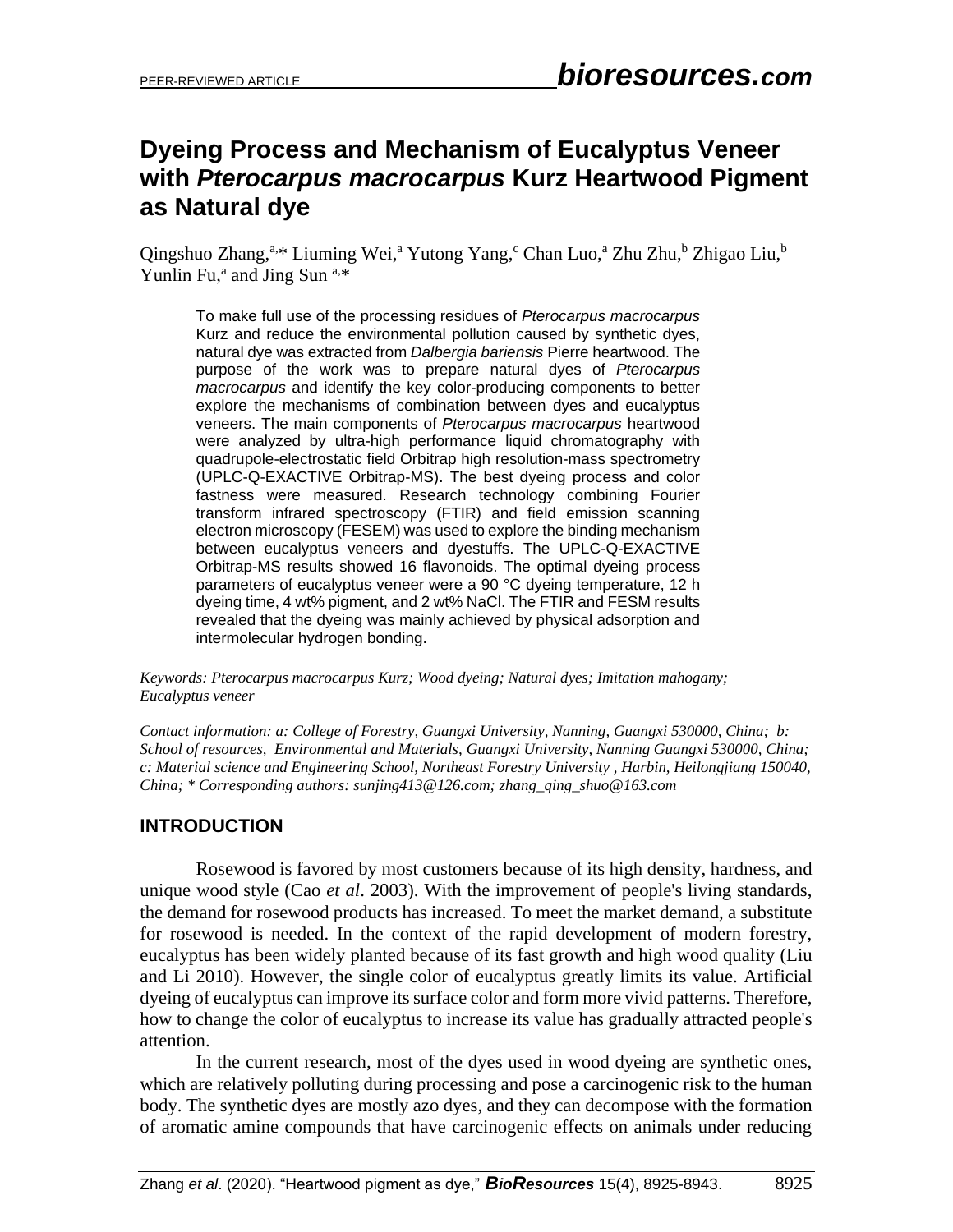conditions (Ye *et al*. 2018). It has been found that humans (or animals) are stained with dyes after a close contact with azo dyestuffs for a long time. Especially when the dyeing fastness is poor, the dye molecules can migrate to human (or animal) skin and enter the body surface. Once they meet azo reductase secreted in the body, they are reduced to carcinogenic aromatic amine molecules. Among them, the aromatic amines of small molecules can penetrate the membrane of human (or animal) somatic cells and further metabolize to produce nitrogen positive ions in the human (or animal) body. Nitrogen positive ions attack the nuclear DNA of the cell as a strong electrophile and render normal cells cancerous (Puvaneswari *et al.* 2006). Some researchers have investigated the dyeing mechanism of acid scarlet 3R dyes on Chinese fir but ignored that acid scarlet 3R is an azo dyestuff. It is a highly conjugated molecule containing a benzene ring, which has a greater impact on environmental water (Wang *et al.* 2018). This type of water (Class V) is mainly used for agricultural watering and general landscape watering. In recent years, the European Standards Committee has published the latest test standard for banned azo dyes as EN 14362-1 (2012), which proposed 30 mg/kg as the determination limit for banned azo colorants, and required that it should be "prohibited" rather than "restricted" (Ahlström *et al.* 2005). Therefore, in the process of synthesis and use, synthetic dyes will flow to animals and plants along the food chain, causing a series of problems in ecology and the environment during synthesis and use, forcing researchers to pay attention again and look for new dyestuffs.

The development and utilization of natural dyes have begun to receive attention again with the introduction of the concept of environmentally friendly dyes (Umbreen *et al.* 2008). Natural dyes contain natural pigments that are neither carcinogenic nor harmful to the environment. Their colors are soft, soothing, warm, and attractive. Natural dyes are earth-friendly and contribute to maintaining ecological balance (Moiz *et al.* 2010). Metal salts are able to combine with dyes to form dye aggregates, which make the fabric appear dark. Natural dyes made from *Pterocarpus soyauxii* was used to dye bamboo fiber fabrics, and the good dyeing effect and color fastness were obtained (Saha Tchinda *et al.* 2014). The color difference value of cotton fabric dyed with padouk and movingui natural dyes extract was found to be better than that of bamboo fiber and wood viscose fiber, which may be easier to combine with dye molecules due to lower crystallinity. Hematoxylin-dyed silk has certain antibacterial properties (Yang *et al.* 2018). The color difference value of wool fabric dyed with natural dyes from green tea was maintained at 10.50, and its color fastness was also good (Moiz *et al.* 2010). Some studies have shown that natural dyes have a certain relationship with the types of compounds (Zhang *et al.* 2018). Although some research on natural dyes has been carried out, little is known about the chromogenic components of natural dyes and how they bind to wood surfaces.

*Pterocarpus macrocarpus* Kurz is mainly produced in Myanmar, Laos, and Thailand. In Pingxiang City, Guangxi Province, *P. macrocarpus* is used as wood raw material to manufacture mahogany furniture. Nevertheless, a large quantity of shavings from this tree are produced during the processing of wood. Most of it is treated as waste, resulting in a large loss (Li *et al.* 2016). *P. macrocarpus* contains a large number of inclusions, including phenolic compounds, terpenoids, and flavonoid pigments, so it is prepared as a natural dye for dyeing eucalyptus veneers.

The purpose of this study was to identify the key color-producing components in the *P. macrocarpus* dye to better explore the mechanisms of combination between dyes and eucalyptus veneers. This method not only addresses the environmental problems caused by incineration, but also enables its effective use. This research provides a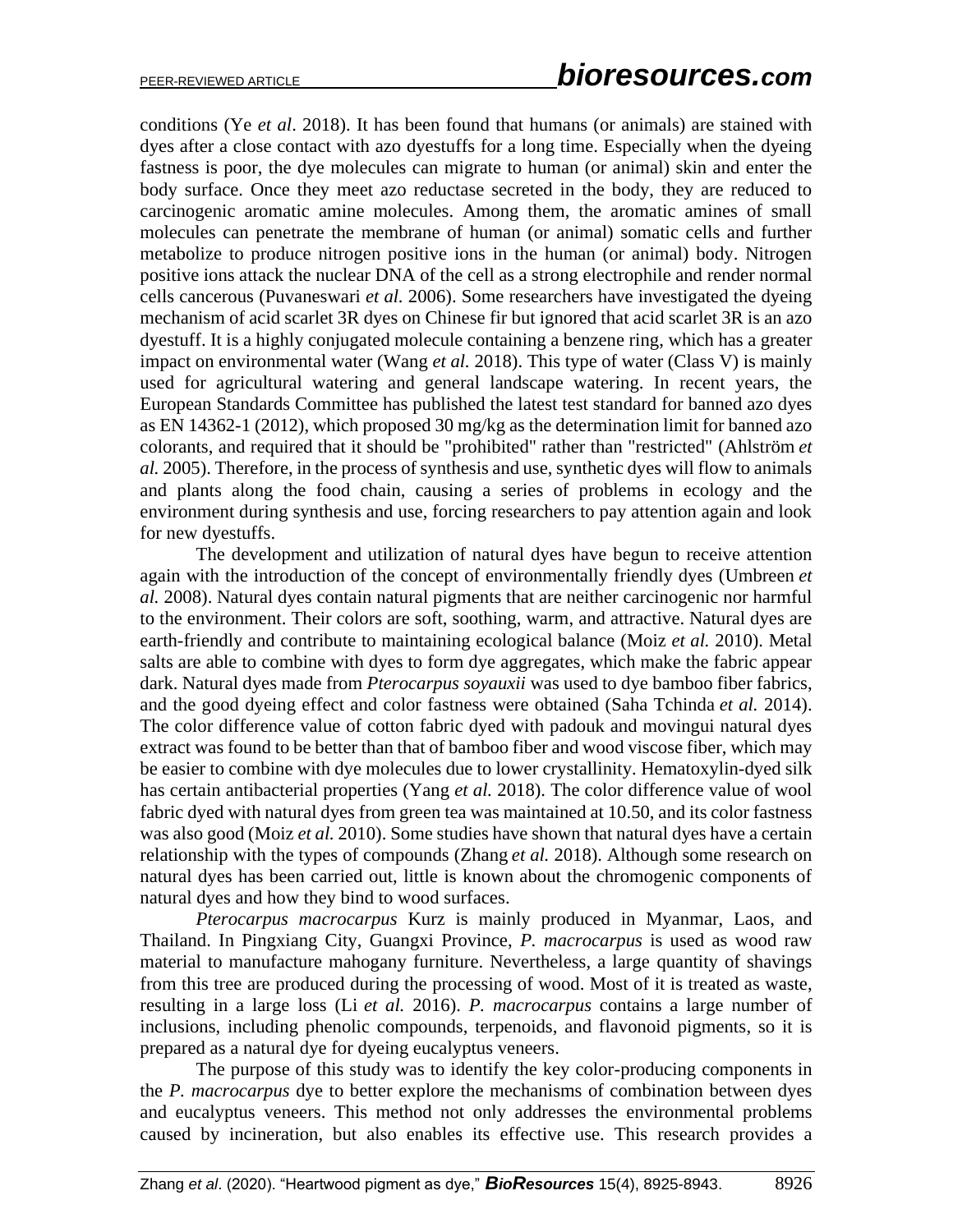theoretical basis for developing new natural dyes and increasing the value of eucalyptus in the future.

# **EXPERIMENTAL**

#### **Materials**

Ten-year-old fast-growing *Eucalyptus grandis x urophylla* was cut in Guangxi in the southwest of China. The sapwood was rotary cut and air-dried to make its moisture content (MC) less than 85%. The crack-free, knotless wood veneers with smooth fibers and uniform color distribution were selected and prepared with dimensions of  $30 \times 2.0 \times 30$  $mm<sup>3</sup>$  (Tangential  $\times$  Radial  $\times$  Longitudinal).

# **Preparation of Natural Dyes**

In 2018, *Pterocarpus macrocarpus* was harvested by researchers in Wacheng, Myanmar. The heartwood was processed into shavings. The shavings were washed with distilled water, and they were also air-dried to a MC less than 85%. Afterwards, they were ground with a grinder. Wood powder of approximately 80 to 100 mesh was used as raw material and it was extracted using a Soxhlet apparatus with anhydrous ethanol. The ratio of wood powder mass to solvent mass is based on the preliminary experimental results of this research group. Related information and references are as follows (Yang *et al*. 2019). The concentration of the extraction solution was the same as the weight ratio of wood powder in an organic solvent  $(0.05 \text{ g/mL})$ , and the extraction temperature was the boiling point of anhydrous ethanol (79 ℃). 12.5 grams of dye can be extracted per 100 grams of *P. macrocarpus* shavings. The solution was extracted completely when the liquid in the extraction tube was almost colorless. Subsequently, the extract was evaporated under the reduced pressure to obtain a concentrated solution, which was then freeze-dried under vacuum to obtain a dye. Finally, the dye was stored in a Petri dish in the refrigerator until it was used.

# **Dyeing of Wood Veneers**

Because the volatility of absolute ethanol was reduced during the dyeing process, a specific condensation dyeing device (round bottom flask with condensing tube) from Leigu Co., Ltd. (Shanghai, China) was selected (Zhu *et al*. 2018). The dyeing process was completed by water bath heating. The factors, such as staining time, temperature, mass fraction of NaCl solution, and pigment, were investigated (Minitab Software, Minitab, LLC., Minitab, PA, USA). The factors and levels refer to previous experimental results (Sun *et al*. 2012). The factors and levels of the experimental setup are listed in Table 1.

Three pieces of eucalyptus veneers were vertically inserted into the groove of the dyeing apparatus and some appropriate space was left to ensure the evenness during the whole dyeing process. After being dyed, the eucalyptus veneer is placed in the shade for 48 h and dried naturally. The natural dyeing of eucalyptus veneers was ensured without adding mordant in the dyeing solution. The color difference of eucalyptus veneers before and after the dyeing process was tested.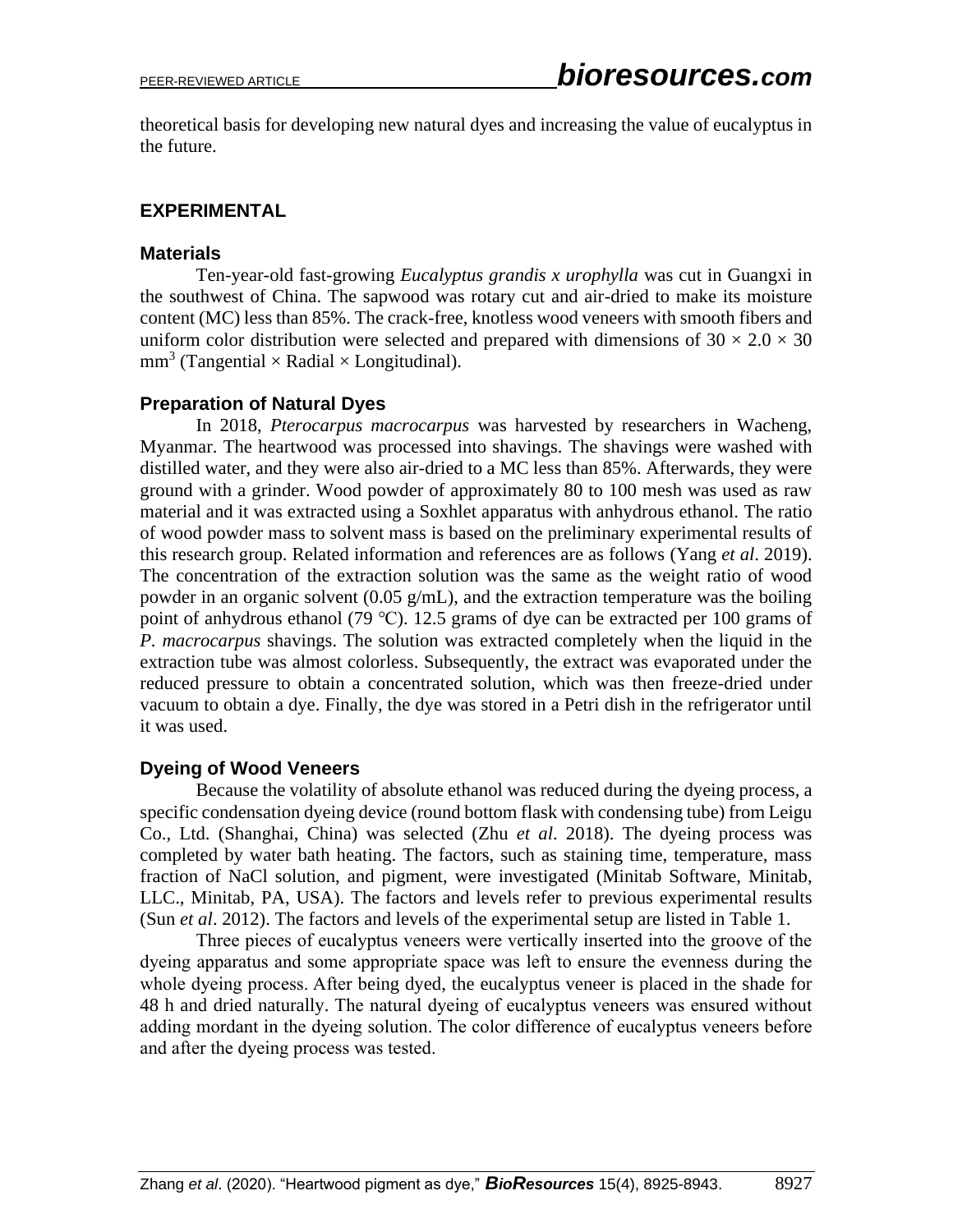|    | Level   Temp (°C)   Dyeing Time (h)   Mass Fraction of Pigment (%)   Mass Fraction of NaCl (%) |  |
|----|------------------------------------------------------------------------------------------------|--|
| 60 |                                                                                                |  |
|    |                                                                                                |  |
| 80 |                                                                                                |  |
| 90 |                                                                                                |  |

**Table 1.** Factors and Levels of Experimental Setup

#### **Color Values Measurement**

The color change values of the samples dyed with dye solutions before and after dyeing were measured using colorimeter (ADCI series automatic colorimeter; Chentaike Co., Ltd., Beijing, China) under D65 illuminant and 10° standard observer at three pieces of eucalyptus *v*eneers, and the average data are reported. The eucalyptus veneers was recorded using the CIE- $L^*$ ,  $a^*$ ,  $b^*$  uniform color space (CIE-Lab) within a threedimensional color space, where  $L^*$  indicates lightness,  $a^*$  indicates hue on a green (−) to red (+) axis, and *b*\* indicates hue on a blue (−) to yellow (+) axis (Xu *et al.* 2001). The values of each chromaticity parameter were collected, and the total color difference (Δ*E*), which denotes the surface color change, was calculated from Eqs. 1 to 4,

$$
\Delta L^* = L^* - L^* \tag{1}
$$

$$
\Delta a^* = a^* a \cdot a^* b \tag{2}
$$

$$
\Delta b^* = b^* a - b^* b \tag{3}
$$

$$
\Delta E = [(\Delta L^*)^2 + (\Delta a^*)^2 + (\Delta b^*)^2]^{1/2} \tag{4}
$$

where the Δ*L*\*, Δ*a*\*, and Δ*b*\* represent the difference values of *L*\*, *a*\*, and *b*\* of the wood veneers before ( $L_b^*$ ,  $a_b^*$ , and  $b_b^*$ ) and after ( $L_a^*$ ,  $a_a^*$ , and  $b_a^*$ ) dyeing, respectively (Zhu *et al.* 2018).

#### **Chemical Composition of the Extraction Analyses**

The chemical composition of dyestuff was analyzed using ultra-high performance liquid chromatography with quadrupole-electrostatic field Orbitrap high resolution-mass spectrometry (UPLC-O-EXACTIVE-MS). The column was a 50 mm  $\times$  2.1 mm, 1.7 µm (inside diameter), ACQUITY UPLCBEHC18 column (Water Technologies Co., Ltd., Milford, USA). The mobile phases A and B consisted of 0.1% formic acid and 99.9% methanol, respectively. The elution gradient (26 min) was as follows. After maintaining the level of eluent B at 5% for 2 min, it was linearly increased to 95% B within 18 min; then 95% B was maintained for 2 min. Finally, the gradient was switched to 5% B again over 4 min, and the column was re-equilibrated for 3 min. The flow rate of the mobile phase was kept at 0.3 mL/min, and the injection volume was set at 1 μL. The elution procedure was set according to the sample gradient shown in Table 2. The mass spectrometer method was performed in positive and negative mode in full scan MS mode with a mass range of 100 to 500 amu. The ion accumulation time was set to 30 ms, with an event time of 300 ms with three repetitions. The triple-quadrupole mass spectrometer was an Agilent 1290 instrument that was equipped with an ESI source using jet stream technology (Agilent Technologies Co., Ltd., Santa Clara, CA, USA). The ion source parameters were set as follows: 300 °C of sheath gas temperature, 12 L/min of sheath gas flow, 320 °C of gas temperature, 8 L/min of gas flow, 30 psi of nebulizer, 3000 V of capillary voltage, 0 V of nozzle voltage.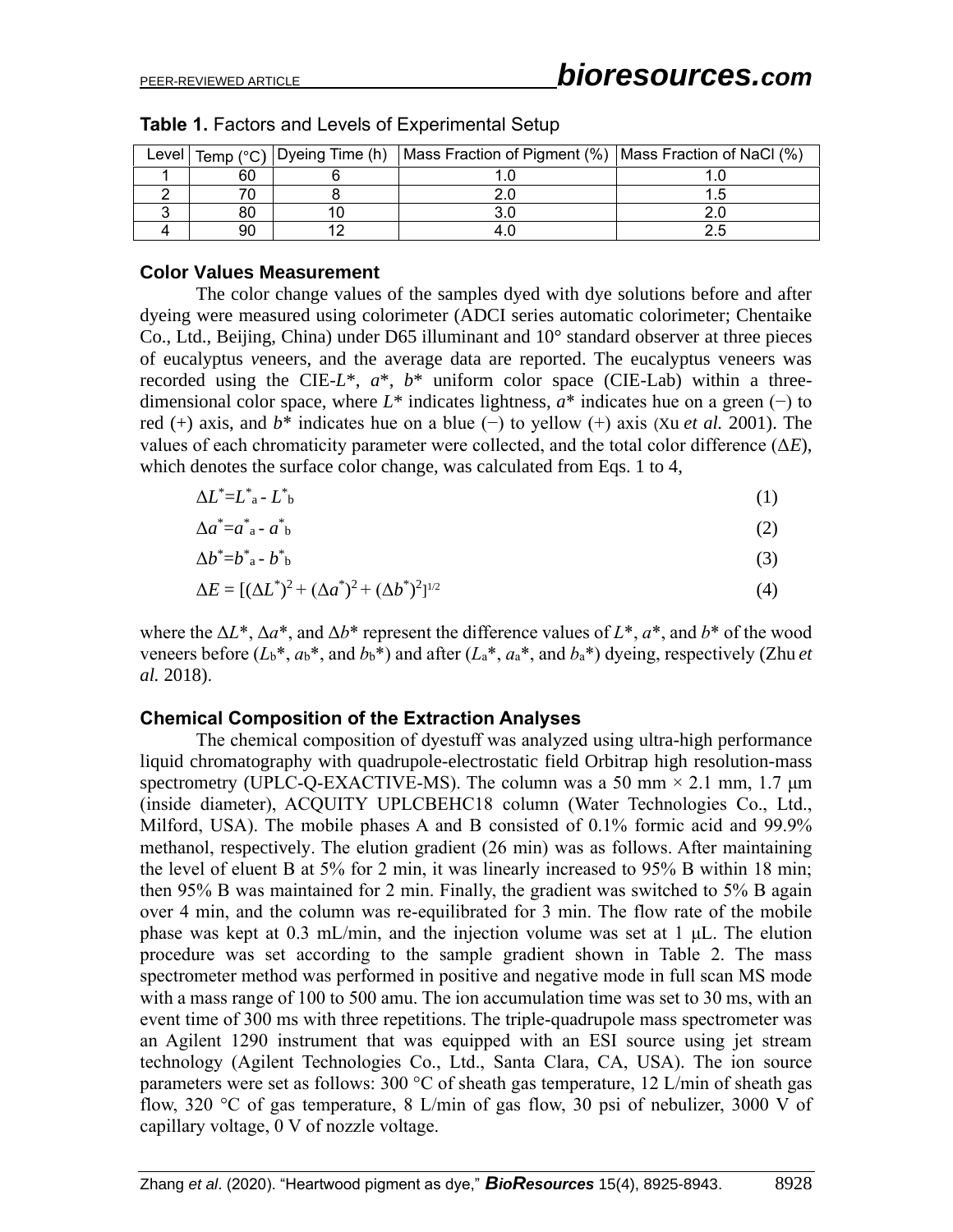| Injection Time | <b>Flow Velocity</b> | Mobile Phase A | Mobile Phase B |
|----------------|----------------------|----------------|----------------|
| (min)          | $(mL·min-1)$         | $(\%)$         | (%)            |
|                | 0.3                  | 95             |                |
| 2.0            | 0.3                  | 95             |                |
| 20.0           | 0.3                  |                | 95             |
| 22.0           | 0.3                  |                | 95             |
| 22.1           | 0.3                  | 95             |                |
| 26.0           |                      | 95             |                |

#### **Table 2.** Gradient Elution Conditions of Mobile Phase for Samples

#### **FTIR and FESEM Analyses**

The surface chemical structure of eucalyptus veneers before and after dye was characterized using Fourier transform infrared spectroscopy (FTIR). All samples were mixed with KBr at a ratio of 1:100 and ground into ultrafine powder in the mortar. Then they were placed on the diamond crystal of the FTIR spectrometer (TENSOR Ⅱ; Bruker, Karlsruhe, Germany). The spectra were collected in transmittance mode with 32 scans ranging from 400 to 4000  $\text{cm}^{-1}$  at a resolution of 1  $\text{cm}^{-1}$ .

The samples were pasted on the sample table with a double-sided conductive adhesive and treated with gold spraying (Ion Sputter Coater 150; SuPro Instruments Co., Ltd., Shenzhen, China). The micromorphology of the eucalyptus veneers before and after dyeing was observed using a field emission scanning electron microscope (Hitachi s-3400n FESEM; Hitachi Ltd., Hitachi, Japan).

#### **Color Fastness to Washing**

The color difference value before and after washing of the dyed veneers was used as an index to measure the color fastness to washing (Ferguson and Taylor 2008). Each group of dyed veneers whose color had been measured was placed into a beaker with 100 mL of distilled water and heated in a constant temperature water bath at 60  $^{\circ}$ C for 2 h. Then the wood chips were removed and air-dried at room temperature. After measuring the surface color, the color difference before and after the water washing treatment was calculated.

# **RESULTS AND DISCUSSION**

# **Main Chemical Composition of the Extraction Analysis**

Positive and negative ion chromatogram spectra of ethanol extraction are presented in Figs. 1 and 2. It can be clearly seen that main peaks were found at retention time between 7 min and 15 min. For further clarification, relative peak areas were used to exhibit the relative content of main compositions of ethanol extraction, which can be obtained by calculating the ratio of each peak area.

The UPLC-Q-EXACTIVE Orbitrap-MS conditions were optimized to enable samples to obtain the best instrumental performance. Both positive and negative ion modes were employed to screen as many potential compounds in *P. macrocarpus* as possible, but the positive ion mode provided higher signal intensity and the ability to detect more peak signals, which may be due to the easy ionization of some compounds in the positive ion mode (Duan *et al.* 2017).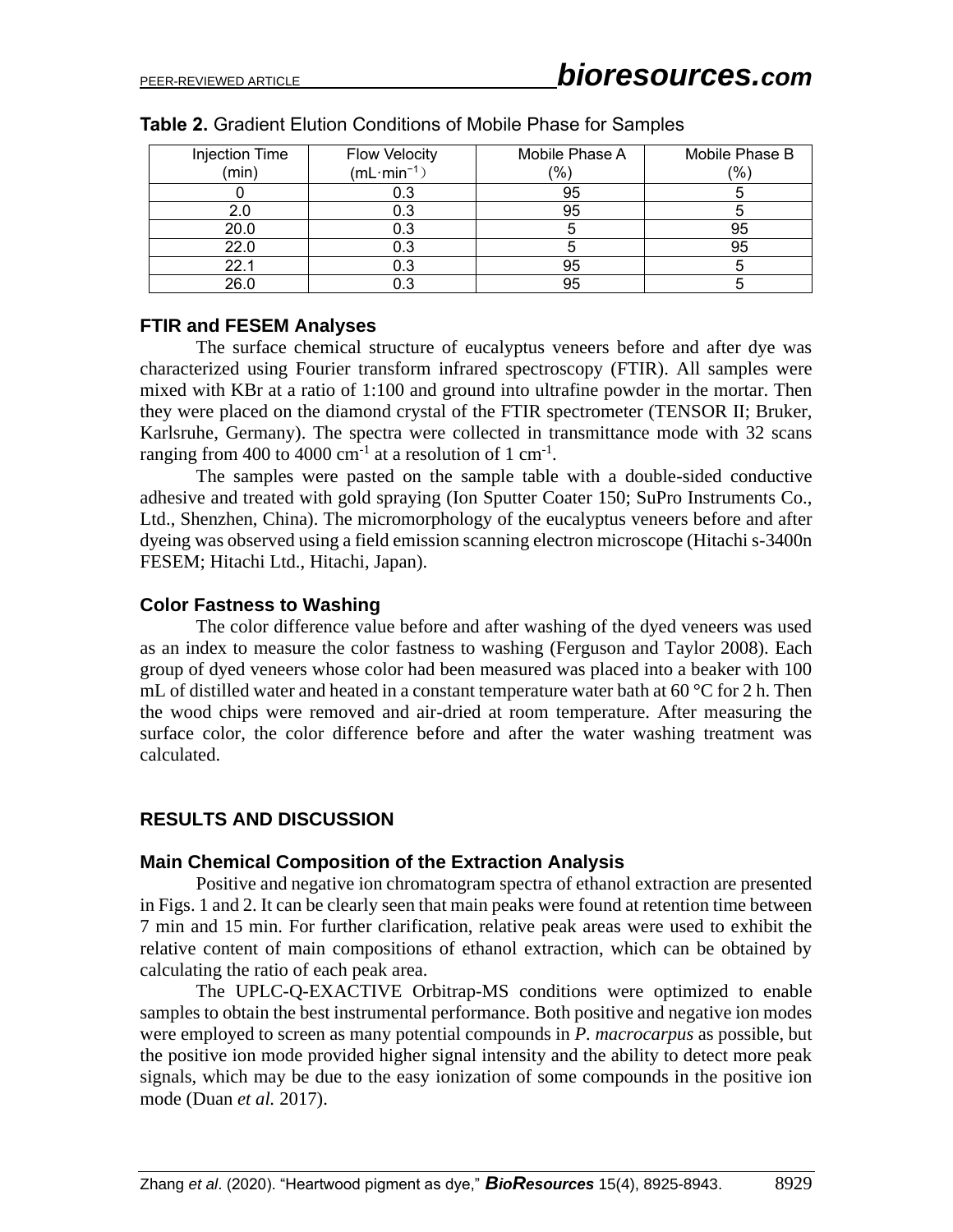

Fig. 1. Total ion chromatogram of mass spectrometer in positive ion mode



**Fig. 2.** Total ion chromatogram of mass spectrometer in negative ion mode

**Table 3.** Characterization of Chemical Constituents in Pigment from *Pterocarpus macrocarpus* Kurz Heartwood by UPLC-Q-Extractive Orbitrap-MS

| No. | Reten-<br>tion<br>Time<br>(min) | Formula                                 | Experi-<br>mental<br>Molecular<br>Mass | Theoretical<br>Molecular<br>Mass | Ratios of<br>Fragment<br>$lons$ (m/z)                               | Component        | Reference                   |
|-----|---------------------------------|-----------------------------------------|----------------------------------------|----------------------------------|---------------------------------------------------------------------|------------------|-----------------------------|
| 1   | 4.677                           | $C_{21}H_{20}O_{11}$                    | 448.10027                              | $[M+H]^+$<br>448.10056           | 431.096.<br>413.086,<br>396.075.<br>329.064,<br>311.054,<br>256.631 | Orientin         | Xu et al.<br>(2017)         |
| 2   | 5.045                           | $C_{21}H_{20}O_{10}$                    | 432.10546                              | $[M+H]^+$<br>432.10565           | 415.101.<br>397.091.<br>379.080.<br>313.070.<br>269.080,            | Vitexin          | Fu et al.<br>(2008)         |
| 3   | 5.097                           | $C_{16}$ H <sub>12</sub> O <sub>6</sub> | 300.06301                              | $[M+H]^+$<br>300.06339           | 269.043.<br>241.048.<br>213.054,                                    | <b>Diosmetin</b> | Sammani<br>et al.<br>(2017) |
| 4   | 5.844                           | $C_{16}H_{12}O_7$                       | 316.05815                              | $[M+H]$<br>316.05830             | 271.096.<br>253.085.<br>225.090.<br>179.033.<br>147.043.            | Rhamnetin        | Marzouk et<br>al. (1999)    |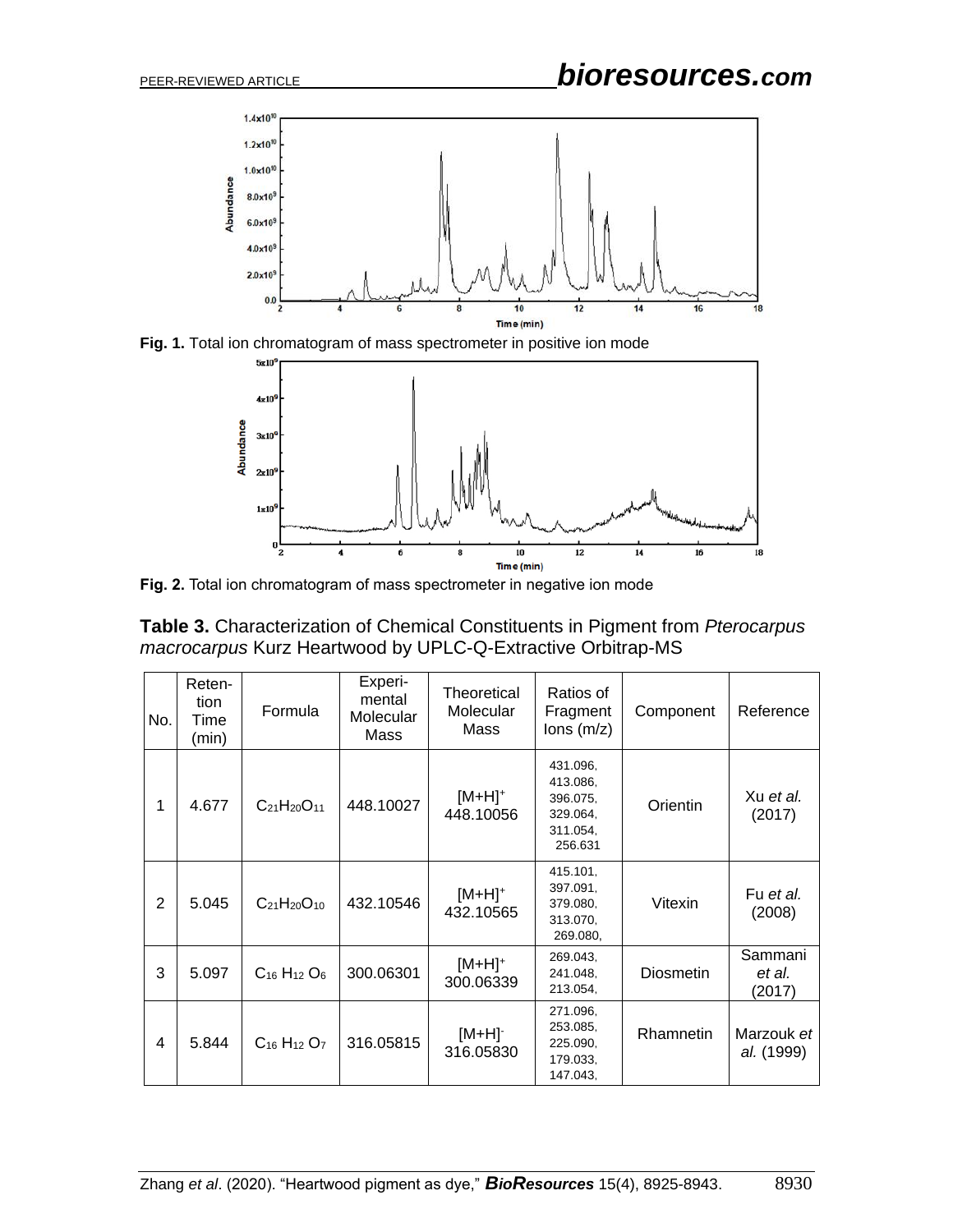# PEER-REVIEWED ARTICLE *bioresources.com*

| 5  | 6.050  | $C_{15}H_{10}O_5$                              | 270.05263 | $[M+H]^+$<br>270.05282           | 253.049,<br>183.080,<br>165.069.<br>137.059,                        | Genistein                           | Tian et al.<br>(2011)     |
|----|--------|------------------------------------------------|-----------|----------------------------------|---------------------------------------------------------------------|-------------------------------------|---------------------------|
| 6  | 6.145  | $C_{16}H_{12}O_6$                              | 300.06301 | $[M+H]$<br>300.06339             | 286.046.<br>269.044,<br>241.049.<br>213.054,<br>151.038,<br>137.023 | Hispidulin                          | Ganzera et<br>al. (2005)  |
| 7  | 6.388  | C <sub>17</sub> H <sub>14</sub> O <sub>7</sub> | 330.07353 | $[M+H]^+$<br>331.08176           | 303.085,<br>271.059.<br>243.064,<br>215.070,<br>153.054,<br>107.049 | Malvidin                            | Heier et al.<br>(2002)    |
| 8  | 6.400  | $C_{14}H_{12}O_3$                              | 228.07846 | $[M+H]^+$<br>228.07864           | 211.075,<br>193.080,<br>135.043,<br>119.043,                        | Resveratrol                         | Wang et al.<br>(2002)     |
| 9  | 6.463  | $C_{21}H_{20}O_{10}$                           | 254.05769 | $[M+H]^+$<br>254.05791           | 217.185,<br>189.163,<br>147.043,<br>123.044,<br>107.049             | Chrysin                             | Chen et al.<br>(2010)     |
| 10 | 6.641  | $C_{15}H_{12}O_4$                              | 256.07326 | $[M+H]^+$<br>256.07356           | 239.069.<br>211.074,<br>148.047,                                    | $4', 7 -$<br>Dihydroxyflav<br>anone | Chae et al.<br>(2016)     |
| 11 | 6.857  | $C_{15}H_{10}O_5$                              | 270.05263 | $[M+H]^+$<br>270.05282           | 243.065,<br>183.080,<br>147.043.<br>119.049                         | Apigenin                            | Abdullah et<br>al. (2017) |
| 12 | 6.869  | $C_{16}H_{12}O_5$                              | 284.06831 | [M-H] <sup>-</sup><br>284.06847  | 253.049,<br>225.054,<br>177.054,<br>153.054,<br>137.023,<br>123.044 | Glycitein                           | Romani et<br>al. (2010)   |
| 13 | 7.282  | $C_{15}H_{22}O$                                | 218.16675 | $[M-H]$<br>218.16707             | 201.163,<br>159.116,<br>135.116,<br>107.085,                        | Nootkatone                          | Xie et al.<br>(2009)      |
| 14 | 8.865  | $C_{16}H_{12}O_4$                              | 228.0784  | $[M+H]^+228.07$<br>864           | 237.053,<br>213.089,<br>197.059,<br>118.041,<br>82.136              | Formononetin                        | Xie et al.<br>(2014)      |
| 15 | 9.236  | $C_{16}H_{12}O_5$                              | 284.06832 | [M+H] <sup>+</sup> 284.06<br>847 | 257.080,<br>175.038,<br>151.038,<br>123.044                         | (-)-Maackiain                       | Gao et al.<br>(2011)      |
| 16 | 12.322 | $C_9$ H <sub>6</sub> $O_3$                     | 162.03147 | $[M+H]^+$ 162.03<br>169          | 135.044,<br>79.054                                                  | 4-Hydroxy-<br>coumarin              | Jung and<br>Park (2009)   |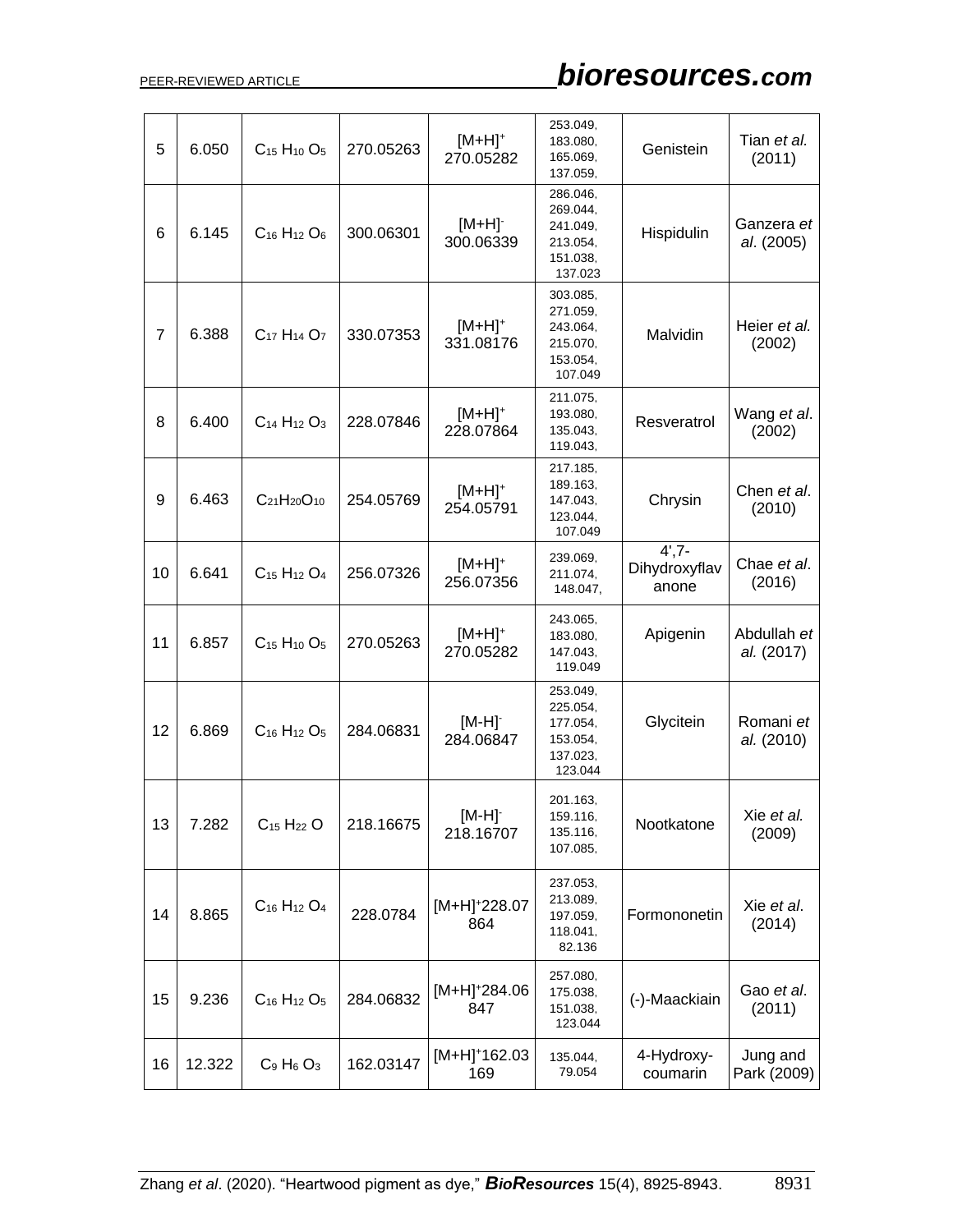

**Fig. 3.** The molecular structure of each compound

Among them, 16 compounds were tentatively identified by comparison with (thermo state) reference standards. After that, the compounds were analyzed and determined based on the accurate mass of quasimolecular, fragmentation ions, and MS spectra with the literature. The chemical compositions were identified by retrieval of mass spectral and Wiley libraries.

As shown in Table 3, there were 16 main chemical components. These 16 compounds were formononeti, resveratrol, orientin, (-)-maackiain, 4-hydroxycoumarin, glycitein, nootkatone, genistein, apigenin, malvidin, 4',7-dihydroxyflavanone, chrysin, rhamnetin, vitexin, hispidulin, and diosmetin.

The results presented in Figs. 3 and 4 indicated that the extracts of *P. macrocarpus*  contained flavonoids and phenols compounds. Flavone has chromofunctional groups, such as conjugated carbonyl, non-conjugated carbonyl, hydroxyl, and carbon-carbon triple bonds, which probably led to the surface discoloration of wood veneers after dyeing.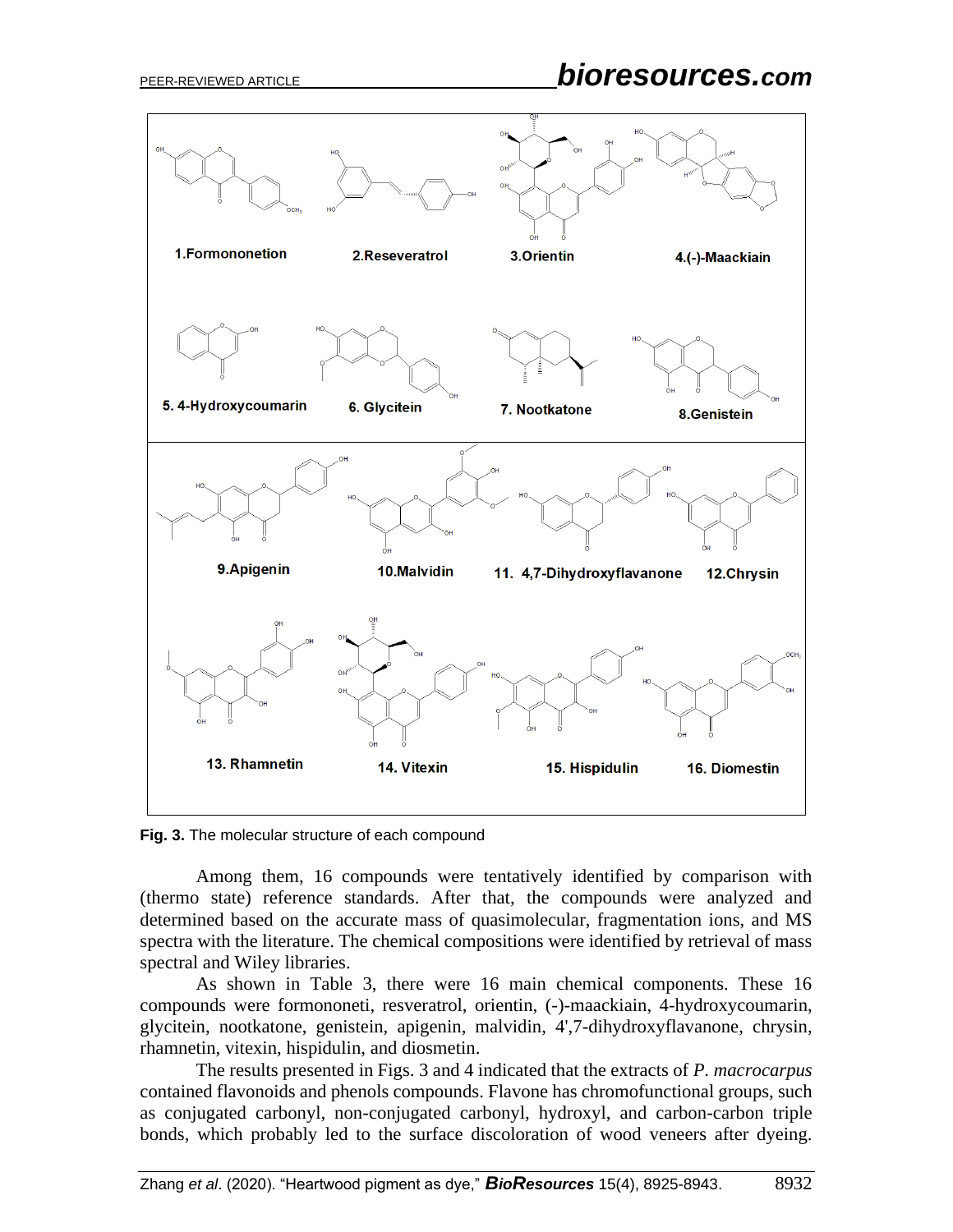However, the relationship between flavonoid and the specific chromaticity index (*L*, *a*\*, and *b*\*) variation needs further study.

# **Influence of Main Factors on Dyeing Effect**

The eucalyptus veneers were dyed according to the orthogonal design table, and the color difference before and after dyeing was measured (Table 4). The order of the factors affecting the staining was: dye mass fraction  $>$  temperature  $>$  dyeing time  $>$  NaCl mass fraction. The analysis of variance showed that dye mass fraction and temperature had significant effects on the test results ( $P < 0.05$ ).

| No.               | Dyeing<br>Temperature<br>$(^{\circ}C)$ | Dyeing<br>Time<br>(h) | Dye<br>Mass<br>Fraction<br>(% ) | <b>NaCl</b><br>Mass<br>Fraction<br>$(\% )$ | Null<br>Columns         | <b>Color Difference</b><br>Before and After<br>Dyeing |
|-------------------|----------------------------------------|-----------------------|---------------------------------|--------------------------------------------|-------------------------|-------------------------------------------------------|
| 1                 | 60                                     | 6                     | 1                               | 1.0                                        | 1                       | 17.92                                                 |
| $\overline{2}$    | 60                                     | 8                     | $\overline{2}$                  | 1.5                                        | $\overline{2}$          | 30.34                                                 |
| $\overline{3}$    | 60                                     | 10                    | 3                               | 2.0                                        | 3                       | 39.66                                                 |
| 4                 | 60                                     | 12                    | $\overline{\mathbf{4}}$         | 2.5                                        | $\overline{\mathbf{4}}$ | 36.06                                                 |
| $\overline{5}$    | 70                                     | 6                     | $\overline{2}$                  | 2.0                                        | $\overline{\mathbf{4}}$ | 34.82                                                 |
| 6                 | 70                                     | 8                     | 1                               | 2.5                                        | 3                       | 19.72                                                 |
| $\overline{7}$    | 70                                     | 10                    | 4                               | 1.0                                        | $\overline{2}$          | 42.79                                                 |
| 8                 | 70                                     | 12                    | 3                               | 1.5                                        | 1                       | 36.06                                                 |
| $\overline{9}$    | 80                                     | 6                     | $\overline{3}$                  | 2.5                                        | $\overline{2}$          | 36.22                                                 |
| 10                | 80                                     | $\overline{8}$        | $\overline{4}$                  | 2.0                                        | 1                       | 41.56                                                 |
| 11                | 80                                     | 10                    | 1                               | 1.5                                        | $\overline{\mathbf{4}}$ | 30.23                                                 |
| 12                | 80                                     | 12                    | $\overline{2}$                  | 1.0                                        | 3                       | 33.35                                                 |
| 13                | 90                                     | 6                     | 4                               | 1.5                                        | 3                       | 43.32                                                 |
| 14                | 90                                     | 8                     | 3                               | 1.0                                        | $\overline{\mathbf{4}}$ | 47.13                                                 |
| 15                | 90                                     | 10                    | $\overline{2}$                  | 2.5                                        | 1                       | 43.87                                                 |
| 16                | 90                                     | 12                    | 1                               | 2.0                                        | $\overline{2}$          | 41.60                                                 |
| Average 1 $(k_1)$ | 31.00                                  | 33.07                 | 27.37                           | 35.30                                      |                         |                                                       |
| Average $2 (k_2)$ | 33.35                                  | 34.69                 | 35.59                           | 34.99                                      |                         |                                                       |
| Average $3 (k_3)$ | 35.34                                  | 39.14                 | 39.77                           | 39.41                                      |                         |                                                       |
| Average $4(k_4)$  | 43.98                                  | 36.77                 | 40.93                           | 33.97                                      |                         |                                                       |
| Range $(R)$       | 12.98                                  | 6.07                  | 13.56                           | 5.44                                       |                         |                                                       |

**Table 4.** Comparison Results of Color Differences Before and After Dyeing

The best process parameters were selected from a higher level of factors. They were 90 °C of dyeing temperature, 10 h of dyeing time, 4 wt% of dyeing liquid, and 1.5 wt% NaCl. In Fig. 4, the dyed samples were compared with the real picture of *P. macrocarpus*. The color difference value was calculated as 40.02. The color difference values of samples 3, 7, and 10 were slightly different from those of *P. macrocarpus*. After observation and comparison (Fig. 4), No. 10 was the closest to *P. macrocarpus* in color.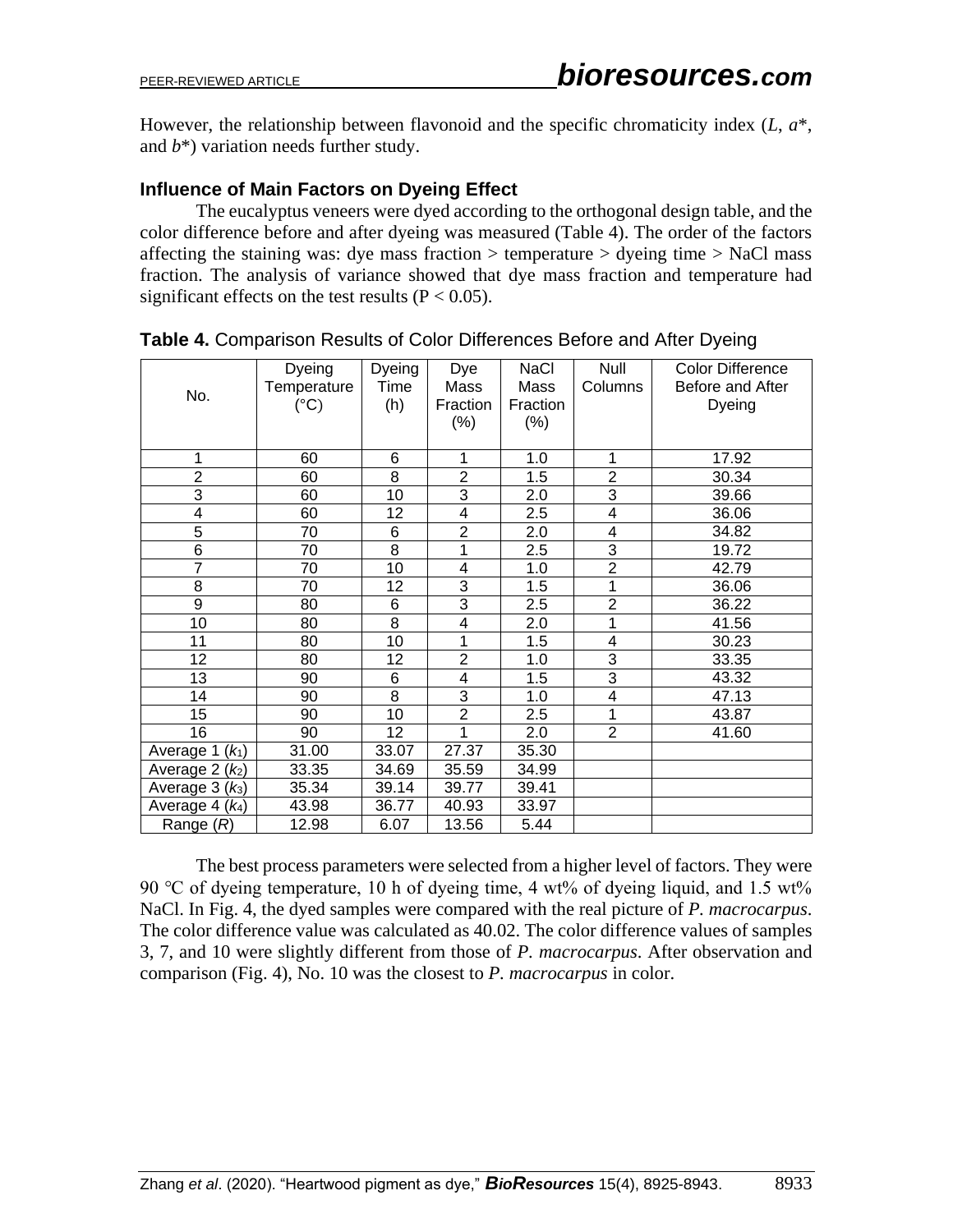| Table 5. Analyses of Variance |  |  |  |  |
|-------------------------------|--|--|--|--|
|-------------------------------|--|--|--|--|

| Factor                                | Sum of<br>Squares | Freedom | F     | Ρ     | Significant<br>Figure    |  |  |
|---------------------------------------|-------------------|---------|-------|-------|--------------------------|--|--|
| Temperature                           | 384.69            | 3       | 10.25 | 0.044 | Significance<br>P < 0.05 |  |  |
| Time                                  | 82.85             | 3       | 2.21  | 0.266 |                          |  |  |
| Dye Mass<br>Fraction (%)              | 452.72            | 3       | 12.06 | 0.035 | Significance<br>P < 0.05 |  |  |
| NaCl Mass<br>Fraction (%)             | 69.00             | 3       | 1.84  | 0.315 |                          |  |  |
| Error                                 | 37.52             | 3       |       |       |                          |  |  |
| $S = 3.53665$ R <sup>2</sup> = 96.35% |                   |         |       |       |                          |  |  |





**Fig. 4.** Dyeing effect figures of test samples (samples 1 to 16) and comparison of sample 13 and *Pterocarpus macrocarpus Kurz*

# **Effect of Process Parameters on the Dyeing Effect of Eucalyptus Veneer**

*Influence of temperature on dyeing effect*

As shown in Fig. 5a, temperature had a greater effect on the dyeing effect of eucalyptus veneer than dyeing time. With increasing the temperature, the color difference of eucalyptus veneers gradually increased. The color difference value increased from 31.0 to 44.0. According to the diffusion principle, the higher the temperature, the larger the diffusion coefficient, indicating that the molecular diffusion speed becomes faster (Morita *et al.* 1986). Therefore, the dyeing solution of flavonoids and phenolic compounds diffused faster in the wood ducts and pits, and the color of the specimen became darker. When the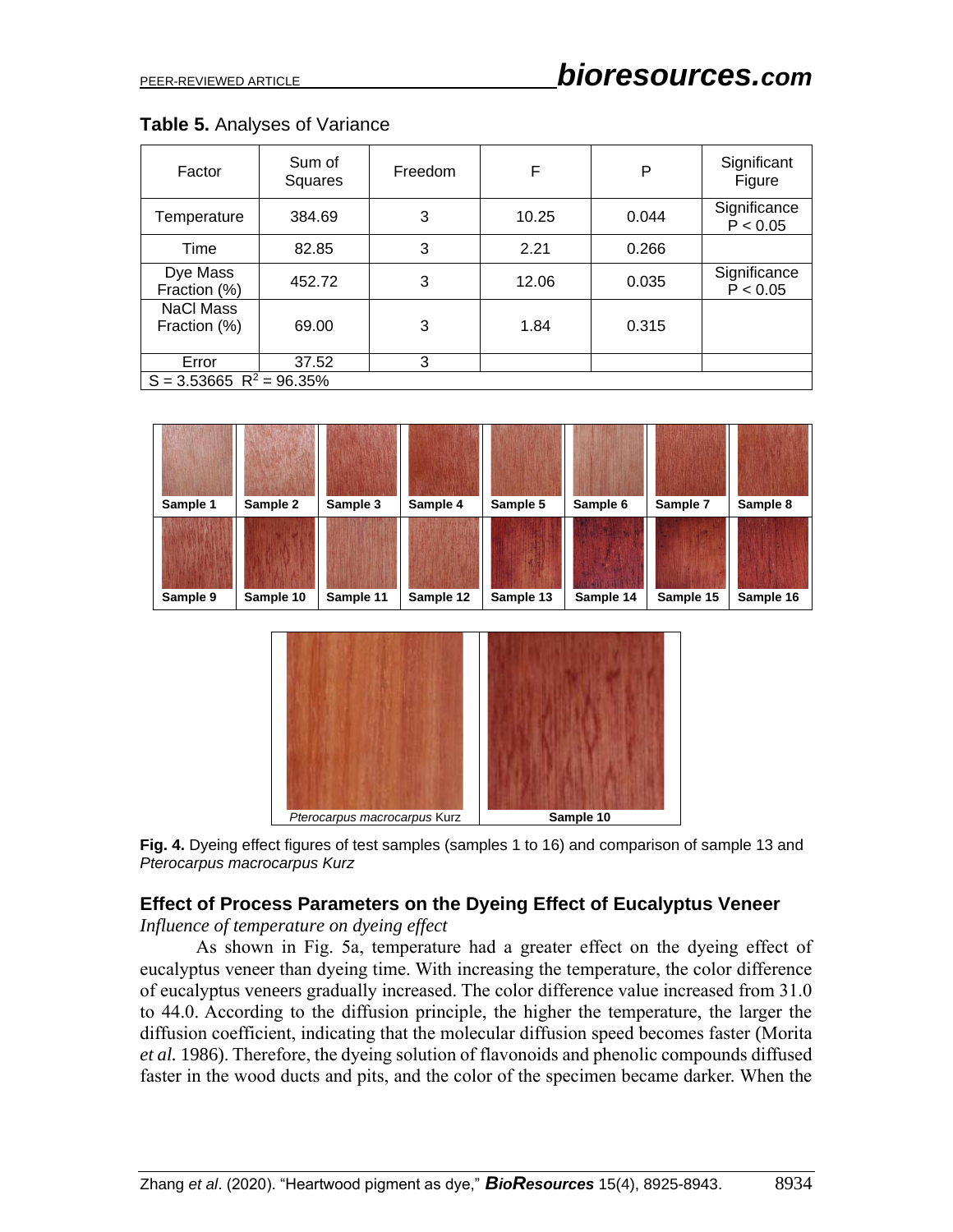temperature rose up to 90 ℃, the color difference of the veneers reached the highest value, that is, the darkest color. The optimum dyeing temperature was 90 ℃.



**Fig. 5.** Staining effect curve of different influencing factors

# *Effect of dyeing time on dyeing effect*

As shown in Fig. 5b, the color difference value of eucalyptus veneers was almost unchanged when the dyeing time was 6 to 8 h, and it increased after 8 h. With the extension of the dyeing time, the pigment in the dye gradually penetrated the internal structure of the specimen, but the combination still needed a long time. The color difference of eucalyptus veneers reached the maximum at 10 h, which was determined as the best dyeing time.

# *Effect of mass fraction of dyeing solution on dyeing effect*

As shown in Fig. 5c, the color difference of eucalyptus veneers increased with increased mass fraction of dyeing solution. With increased mass fraction, the contact areas between pigment of dyeing solution and the wood fibers increased, which helped the wood to absorb the dye liquor and improved the dyeing effect. The best mass fraction of dyeing solution was 4%.

# *Effect of mass fraction of NaCl solution on dyeing effect*

As shown in Fig. 5d, the color difference of eucalyptus veneers increases with the mass fraction of NaCl added. The specimen color became deeper. In the process of wood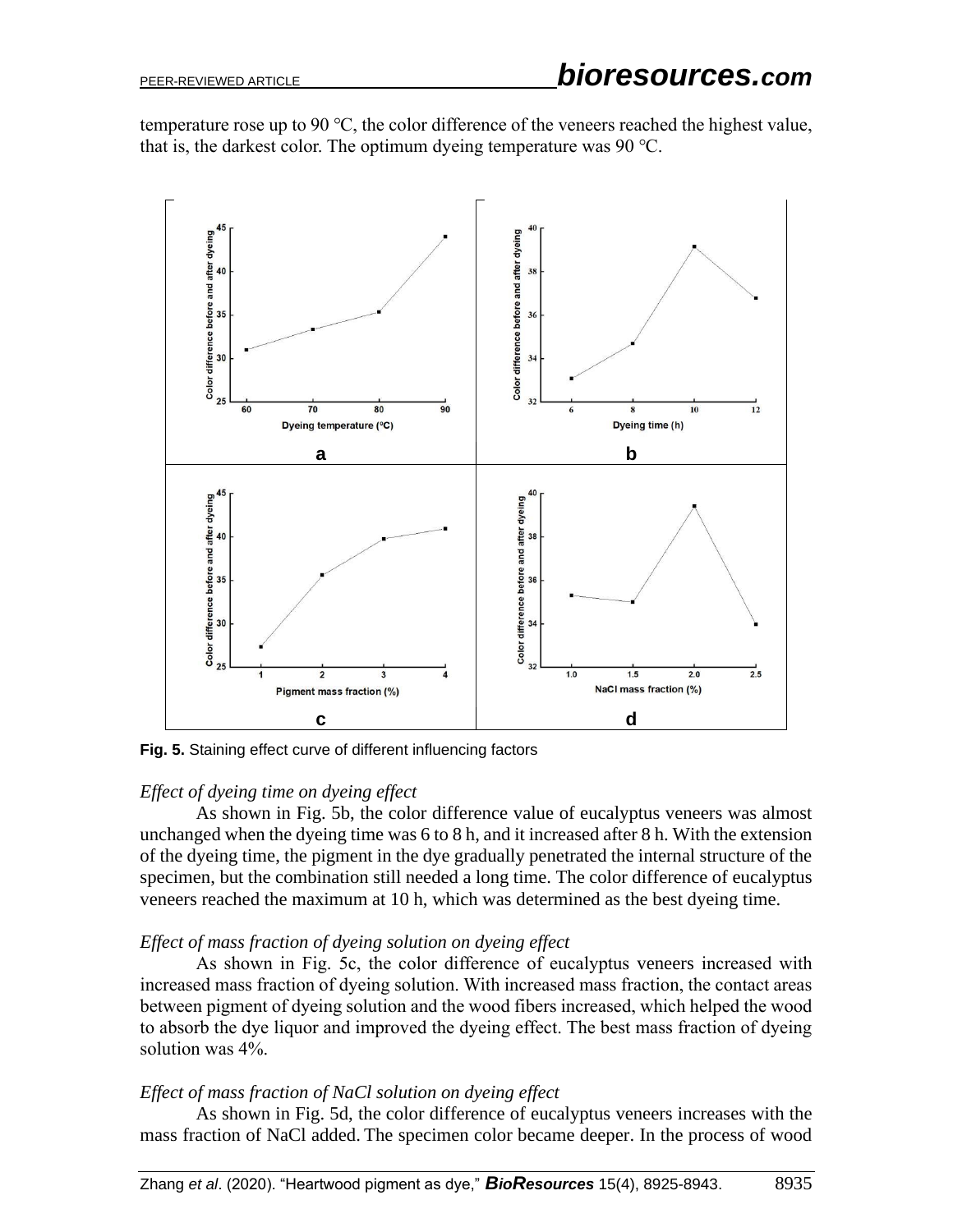dyeing, NaCl can provide significantly positively charged sodium ions (Burkinshaw and Salihu 2017), which can reduce the negative charge repulsion between the surface of the wood fibers and the flavonoids and phenolic compounds in dyes. This method can effectively reduce the inhibition effect of dye on the surface of wood fibers, allowing the dye molecules to approach closer to them during treatment with aqueous solution to improve the dyeing rate. The best mass fraction of NaCl solution was 2.0%.

# **Color Fastness Test**

Table 6 shows the color difference results of stained eucalyptus veneers before and after washing.

| No.               | Dyeing<br>Temperature<br>$(^\circ C)$ | Dyeing<br>Time<br>(h) | Dye Mass<br>Fraction<br>$(\%)$ | <b>NaCl Mass</b><br>Fraction<br>(%) | <b>Color Difference Before</b><br>and After Washing |
|-------------------|---------------------------------------|-----------------------|--------------------------------|-------------------------------------|-----------------------------------------------------|
| 1                 | 60                                    | 8                     | 1                              | 1.0                                 | 1.04                                                |
| $\overline{2}$    | 60                                    | 10                    | $\overline{2}$                 | 1.5                                 | 5.50                                                |
| $\overline{3}$    | 60                                    | 12                    | $\overline{3}$                 | 2.0                                 | 7.99                                                |
| 4                 | 60                                    | 14                    | 4                              | 2.5                                 | 0.59                                                |
| 5                 | 70                                    | 8                     | $\overline{c}$                 | 2.0                                 | 5.20                                                |
| 6                 | 70                                    | 10                    | 1                              | 2.5                                 | 5.62                                                |
| $\overline{7}$    | 70                                    | 12                    | 4                              | 1.0                                 | 3.52                                                |
| 8                 | 70                                    | 14                    | 3                              | 1.5                                 | 2.88                                                |
| $\overline{9}$    | 80                                    | 8                     | 3                              | 2.5                                 | 2.34                                                |
| 10                | 80                                    | 10                    | 4                              | 2.0                                 | 4.52                                                |
| 11                | 80                                    | 12                    | 1                              | 1.5                                 | 3.53                                                |
| 12                | 80                                    | 14                    | $\overline{c}$                 | 1.0                                 | 3.66                                                |
| 13                | 90                                    | 8                     | 4                              | 1.5                                 | 4.16                                                |
| 14                | 90                                    | 10                    | 3                              | 1.0                                 | 3.47                                                |
| 15                | 90                                    | 12                    | $\overline{2}$                 | 2.5                                 | 3.24                                                |
| 16                | 90                                    | 14                    | 1                              | 2.0                                 | 3.11                                                |
| Average $1 (k_1)$ | 3.780                                 | 3.185                 | 3.325                          | 2.923                               |                                                     |
| Average $2 (k_2)$ | 4.305                                 | 4.777                 | 4.400                          | 4.018                               |                                                     |
| Average $3 (k_3)$ | 3.512                                 | 4.570                 | 4.170                          | 5.205                               |                                                     |
| Average $4(k_4)$  | 3.495                                 | 2.560                 | 3.197                          | 2.948                               |                                                     |
| Range $(R)$       | 0.810                                 | 2.217                 | 1.203                          | 2.282                               |                                                     |

#### **Table 6.** Comparison Results of Color Differences Before and After Washing

The relatively small variation in the color difference value indicated better color fastness (Zhao *et al*. 2014). In this test, the average color difference of the stained veneers before and after washing was 3.77. This small value of the color difference indicated that the color fastness of the stained veneers was relatively good. The order of the factors affecting the color fastness was as follows: NaCl mass fraction  $>$  dyeing time  $>$  dye mass fraction > temperature. The optimal combination of process parameters based on the highest color fastness to washing was: 70 °C of dyeing temperature, 8 h of dyeing time, 2 wt% of dyeing solution, and 2 wt% of NaCl solution.

The flavonoids in the *P. macrocarpus* dye and wood fibers were mainly combined by intermolecular hydrogen bonding and adsorption (Clerck *et al*. 2007). During the combination process, NaCl can reduce the negative charge on the surface of the *Eucalyptus*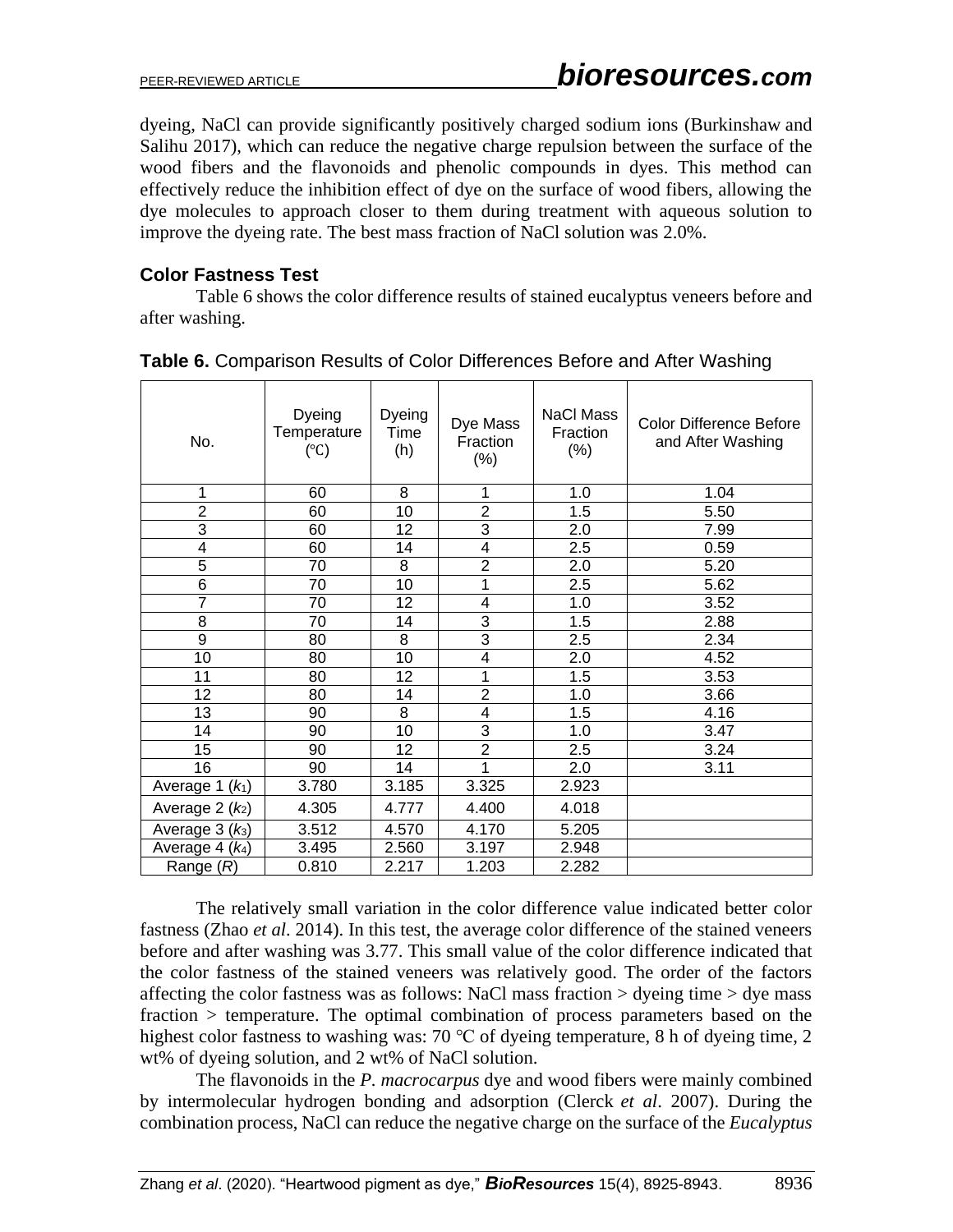veneers to reduce the repulsive force of the negative charge to the dye anions and improve the binding force (Burkinshaw and Salihu 2017). Therefore, the main factor affecting the color fastness of eucalyptus veneers was the NaCl mass fraction. Table 6 lists the various factors affecting the chromaticity value.

# **FTIR Analysis of the Untreated and Samples Dyed with Absolute Ethanol Extraction**

Figure 6 presents the FTIR spectra of the samples before and after dyeing with ethanol extraction. The main peaks at  $3330 \text{ cm}^{-1}$  and  $2928 \text{ cm}^{-1}$  were ascribed to hydroxyl groups and C-H stretching vibration, respectively (Devashankar 2017). In addition, the peaks at 1736 cm-1 corresponded to the cellulose, hemicellulose, and lignin in wood (Wang *et al*. 2016).



**Fig. 6.** FTIR spectra of untreated (b) and dyed eucalyptus wood (a)

After dyeing the *Eucalyptus* veneers, the intensity of characteristic peaks at 3330  $cm<sup>-1</sup>$  and 2928  $cm<sup>-1</sup>$  increased with the addition of the dye solution. This may be because the flavonoids in the dye solution were adsorbed on the wood surface. The compounds contain hydroxyl groups, which increased the amount of hydroxyl groups on the wood surface, resulting in an increase in the intensity of the (-OH) characteristic peak.

In contrast, the dyed sample had a carbonyl C=O stretch vibration peak located at 1590 cm-1 , which is attributed to the fact that flavonoids in the dye are adsorbed to the wood surface by intermolecular hydrogen bonding during the preparation of the dyed sample (Huang *et al*. 2014).

It can be seen that the intensity of the peaks located between 1721 cm<sup>-1</sup> and 1615 cm-1 became stronger, indicating that the flavonoids were well adsorbed on the wood surface. These results demonstrated that only physical adsorption occurred between the natural dyestuff and wood tissues (Wang *et al*. 2017).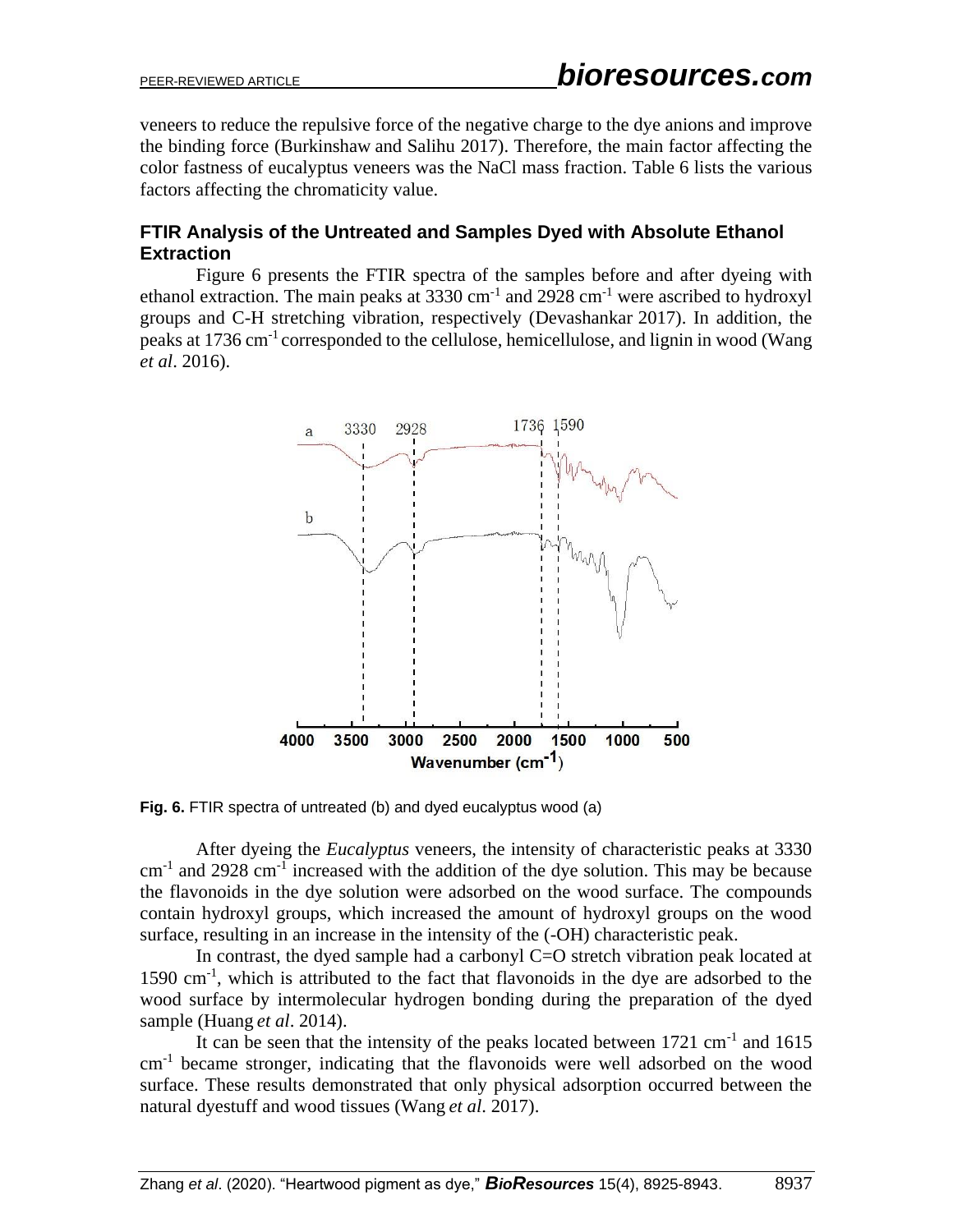# **FESEM Analysis**

In the transverse section of the untreated sample, circular tube holes were observed to be aligned neatly with axial parenchyma cells at magnification (Fig. 7A). The surface of wood fiber and the vessel wall of the untreated sample were smooth (Fig. 7B); the pits on the vessel wall (Fig. 7C) and xylem ray cells (Fig. 7D) were clearly visible. After the dyeing process, as shown in Fig. 7E, it was observed that the dyeing solution partially covered the duct in the cross-section of the wood, and the axial thin-walled tissue was completely covered with good flatness (Fig. 7F). In the tangential section of the dyed sample, both the wood ray (Fig. 7G) and the vessel wall (Fig. 7H) were covered by the dyestuff. Moreover, some pits were even completely covered (Fig. 7H). The results indicated that the flavonoids and phenolic compounds in the dyes formed physical adsorption with wood fibers, which can be stabilized on the wood surface (Peters *et al*. 2008; Guimaraes *et al*. 2011).



**Fig. 7.** FESEM micrographs of untreated and dyed *eucalyptus* wood

After the dyeing mechanism is determined, the next study can explore which components of the dye are more likely to bind to the wood surface. By changing the functional groups on the wood surface, the dye can be more firmly bound to the wood surface. In addition, it can show different colors because the dye contains different chromophoric groups and auxochromic groups. When the composition of the heartwood dyestuff from *Pterocarpus macrocarpus* Kurz is ascertained, these functional groups can be modified to change the color. In this way, the dye can change from a single color to multiple colors, thereby exploiting the color system of natural products. It can lay a theoretical foundation for improving the color fastness of eucalyptus stained wood and developing more colors.

# **CONCLUSIONS**

1. The UPLC-Q-EXACTIVE-MS method was used to isolate and identify 16 kinds of flavonoids and phenolic compounds from the heartwood pigments of *Pterocarpus macrocarpus* Kurz.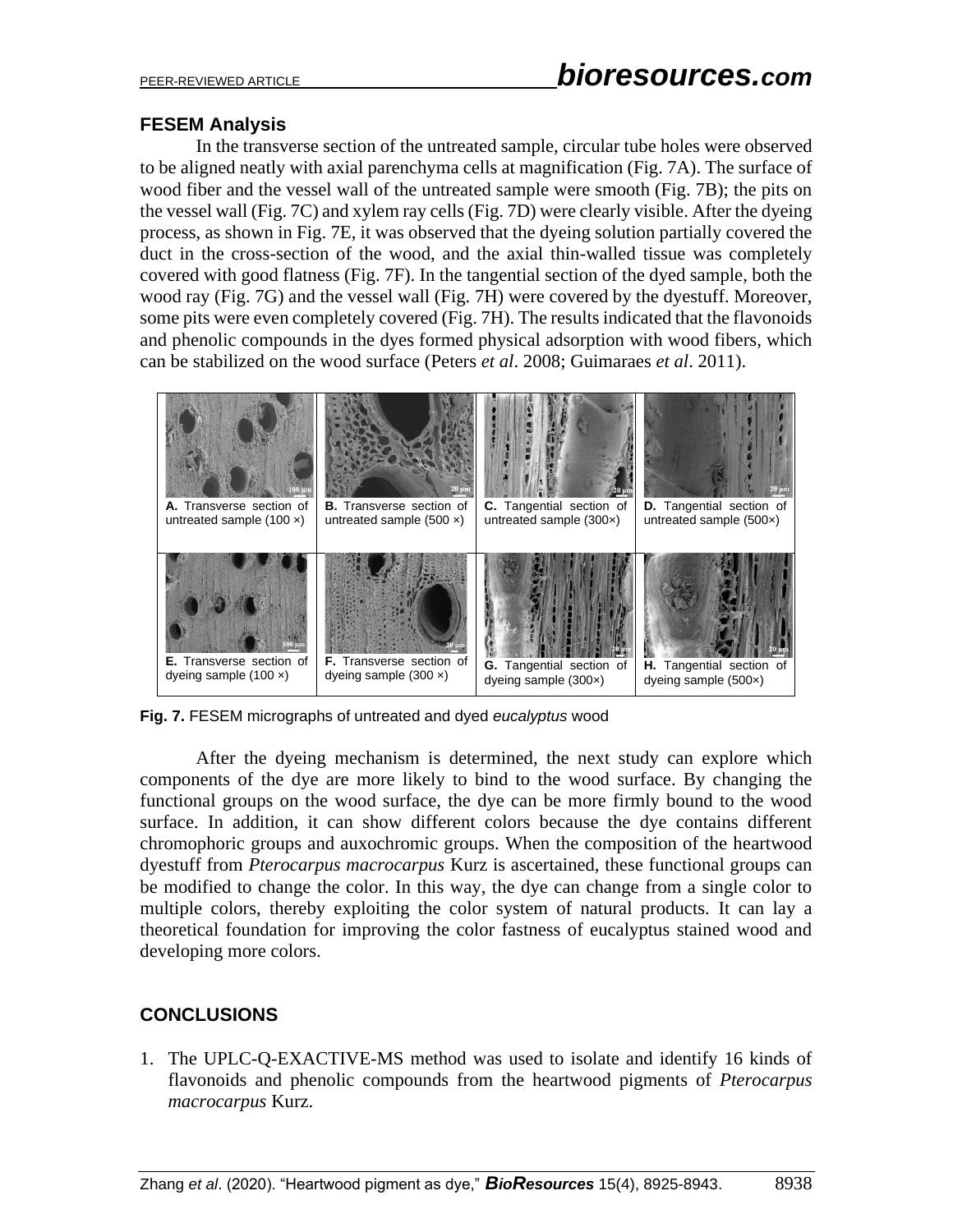- 2. The pigment was extracted from the heartwood of *Pterocarpus macrocarpus* Kurz to make a natural dye, and then the eucalyptus veneers were dyed. The order of factors influencing the dyeing effect was as follows: temperature > mass fraction of dyeing solution  $>$  dyeing time  $>$  mass fraction of NaCl solution. Through the analysis of variance of orthogonal test, the optimal dyeing process parameters were obtained as follows: 90 ℃ of temperature, 4 wt% of dyeing solution, 2 wt% NaCl solution, and 12 h of dyeing time. In addition, the color fastness of washed samples was measured, and the order of factors was as follows: mass fraction of NaCl > dyeing time > mass fraction of dyeing solution > temperature. The main factor affecting the color fastness of the dyed sample was temperature. The optimal dyeing process for washing with water was that the temperature was 90 °C, the dyeing time was 10 h, the mass fraction of pigment was 4%, and the mass fraction of NaCl solution was 2.0%.
- 3. The dyeing mechanisms were obtained by detecting the pigment composition of the heartwood of *Pterocarpus macrocarpus* Kurz combined with infrared and electron microscopy analysis. The natural dye was stably bound to the tracheid, axial tracheid wall, and wood-ray parenchyma cells, as well as the axial thin-walled tissue and chordal section of wood through physical adsorption and intermolecular hydrogen bonding.

# **ACKNOWLEDGMENTS**

This research was funded by the "Guangxi Innovation-Driven Development Fund in China" (No. AA17204087-14) and the State Forestry Administration Zhongnan Key Laboratory of Fast-growing Breeding Project Fund Project in China (KF2018-02).

# **REFERENCES CITED**

- Abdullah, F. I., Chua, L. S., and Rahmat, Z. (2017). "Prediction of c-glycosylated apigenin (*vitexin*) biosynthesis in *Ficus deltoidea* based on plant proteins identified by LC-MS/MS," *Frontiers in Biology* 12(6), 448-458. DOI: 10.1007/s11515-017- 1472-0
- Ahlström, L. H., Eskilsson, C. S., and Björklund, E. (2005). "Determination of banned azo dyes in consumer goods," *Trends in Analytical Chemistry* 24(1), 49-56. DOI: 10.1016/j.trac.2004.09.004
- Burkinshaw, S. M., and Salihu, G. (2017). "The role of auxiliaries in the immersion dyeing of textile fibres: Part 9 practical aspects of the role of inorganic electrolytes in dyeing cellulosic fibres with pure reactive dyes," *Dyes and Pigments* 161, 628-641. DOI: 10.1016/j.dyepig.2017.10.014
- Cao, L., Xie, M. H., and Zhao, G. J. (2003). "Characteristics and uses of imported wood (5)," *Forest Products Industry* 30(6), 50-51. DOI: 10.1002/(SICI)1097- 4628(20000725)77:43.0.CO;2-4
- Chae, H. S., Yoo, H., Kim, Y. M., Choi, Y. H., Lee, C. H., and Chin, Y. W. (2016). "Anti-inflammatory effects of 6,8-diprenyl-7,4′-dihydroxyflavanone from *Sophora tonkinensis* on lipopolysaccharide-stimulated raw 264.7 cells," *Molecules* 21(10), Article number 1413. DOI: 10.3390/molecules21101413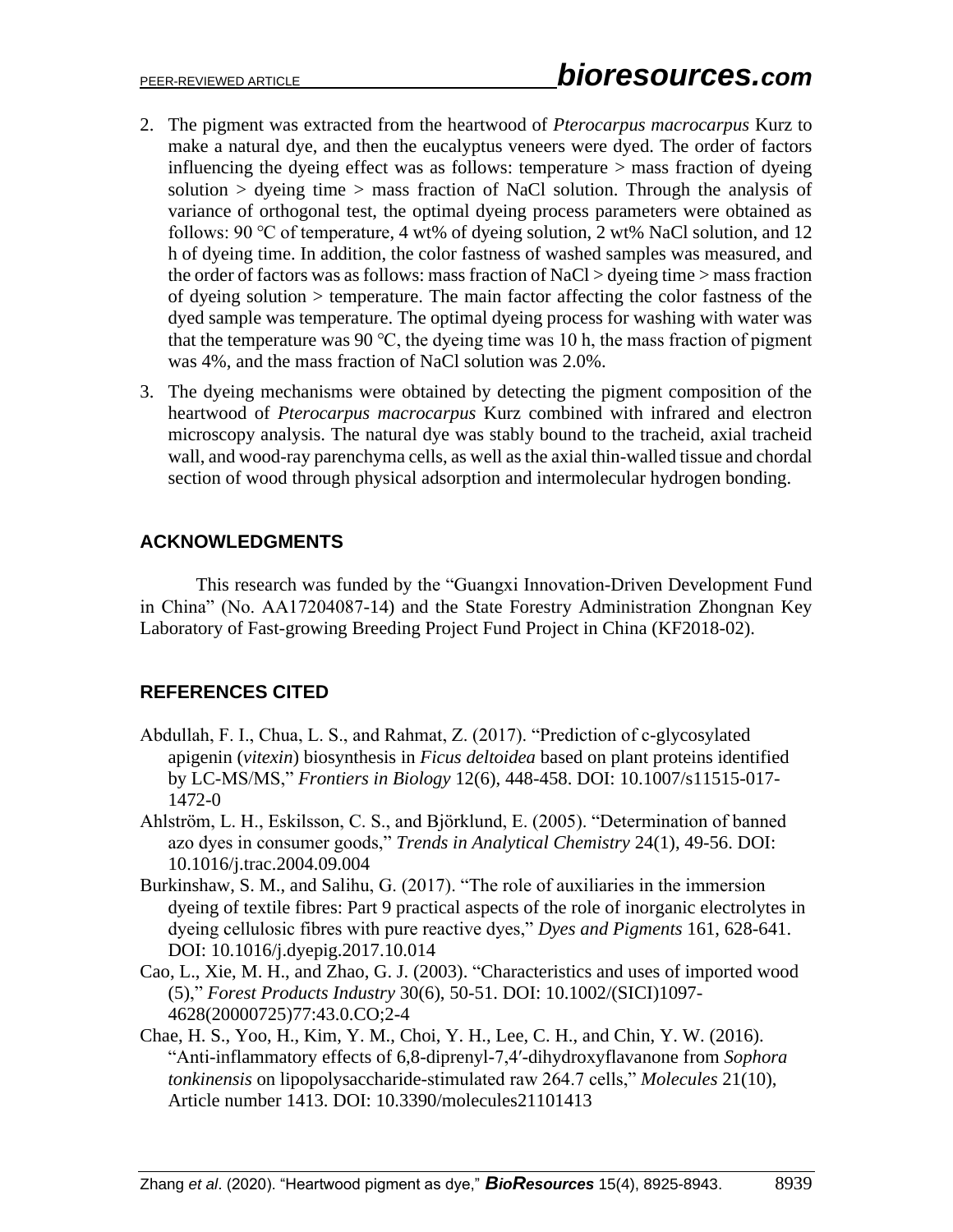- Chen, X. L., Li, X. Y., Yuan, J. W., Qu, Z. B., Jiang, Y. Q., and Qu, L. B. (2010). "Synthesis of new types of n‐arylpiperazine phosphoramide analogues of chrysin," *Journal of the Chinese Chemical Society* 57, 144-148. DOI: 10.1002/jccs.201000022
- Clerck, K. D., Rahier, H., Mele, B. V., Westbroek, P., and Kiekens, P. (2007). "Dye– fiber interactions in pet fibers: Hydrogen bonding studied by IR-spectroscopy," *Journal of Applied Polymer Science* 106(3), 1648-1658. DOI: 10.1002/app.26714
- Devashankar, S. (2017). "FTIR, powder X-RD and DSC analysis of African Padauk wood to elucidate possible applications," *Macromolecular Symposia* 376(1), Article ID 1700012. DOI: 10.1002/masy.201700012
- Duan, S., Qi, W., Zhang, S., Huang, K., and Yuan, D. (2017). "Ultra high performance liquid chromatography coupled with electrospray ionization/quadrupole time-of-flight mass spectrometry for the rapid analysis of constituents in the traditional Chinese medicine formula Wu-Ji-Bai-Feng-Pill," *Journal of Separation Science* 40(20), 3977- 3986. DOI: 10.1002/jssc.201700438
- EN 14362-1 (2012). "Methods for determination of certain aromatic amines derived from azo colorants - Part 1: Detection of the use of certain azo colorants accessible with and without extracting the fibres," European Committee for Standardization, Belgium, Brussels.
- Ferguson, A. D., and Taylor, T. P. (2008). "Anon standard methods for the determination of the color fastness of textiles and leather," *Coloration Technology* 96(1), 18-18. DOI: 10.1111/j.1478-4408.1980.tb03495.x
- Fu, Y., Zu, Y., Liu, W., Zhang, L., Tong, M., and Efferth, T. (2008). "Determination of vitexin and isovitexin in pigeonpea using ultrasonic extraction followed by LC-MS," *Journal of Separation Science* 31(2), 268-275. DOI: 10.1002/jssc.200700312
- Ganzera, M., Pöcher, A., and Stuppner, H. (2005). "Differentiation of *Cirsium japonicum* and *C. setosum* by TLC and HPLC‐MS," *Phytochemical Analysis* 16(3), 205-209. DOI: 10.1002/pca.846
- Gao, S., Yang, Z., Yin, T., You, M., and Hu, M. (2011). "Validated LC–MS/MS method for the determination of maackiain and its sulfate and glucuronide in blood: Application to pharmacokinetic and disposition studies," *Journal of Pharmaceutical and Biomedical Analysis* 55(2), 288-293. DOI: 10.1016/j.jpba.2011.01.015
- GB 3838-2002 (2002). "Environmental quality standards for surface water," Standardization Administration of China, Beijing, China.
- Guimaraes, C., Kim, S., Silva, C., and Cavaco-Paulo, A. (2011). "*In situ* laccase-assisted overdyeing of denim using flavonoids," *Biotechnology Journal* 6(10), 1272-1279. DOI: 10.1002/biot.201100201
- Heier, A., Blaas, W., Droß, A., and Wittkowski, R. (2002). "Anthocyanin analysis by HPLC/ESI-MS," *American Journal of Enology and Viticulture* 53(1), 78-86. DOI: 10.1016/S0304-4238(01)00277-1
- Huang, D. L., Chen, X. K., Xu, Y. Q., Sun, S. Q., and Lu, W. G. (2014). "Study on *Panax notoginseng* and its processed products by FTIR spectroscopy," *Spectroscopy and Spectral Analysis* 34(7), 1849-1852. DOI:10.3964/j.issn.1000-0593(2014)07- 1849-04
- Jung, J. C., and Park, O. S. (2009). "Synthetic approaches and biological activities of 4 hydroxy-coumarin derivatives," *Molecules* 14(11), 4790-4803. DOI: 10.3390/molecules14114790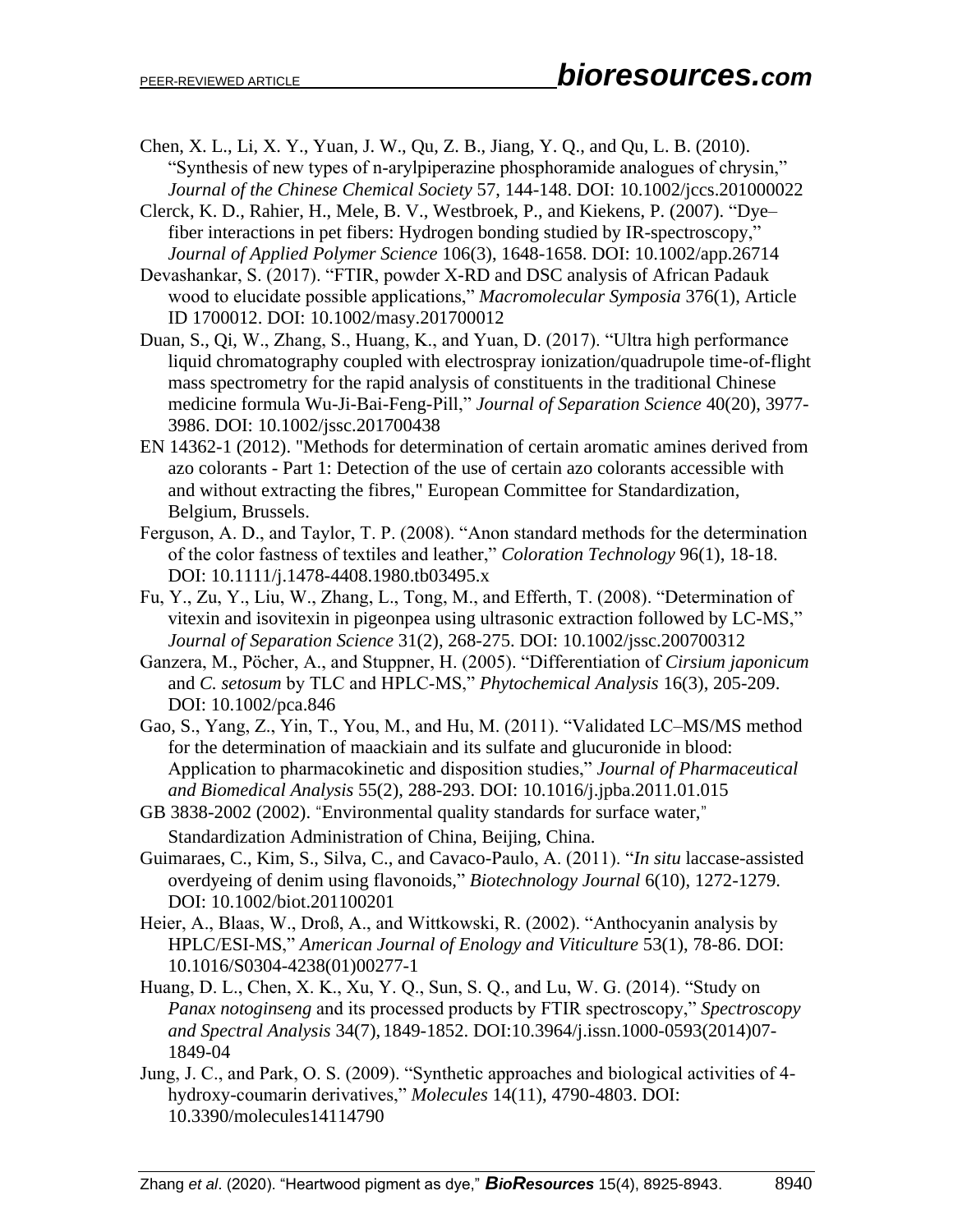- Li, Q. Y., Wu, Q. R., Lin, J. G., Liu, S. Z., and Wang, X. X. (2016). "Physiological and biochemical mechanism of wood rot fungi on heartwood extract of big fruit rosewood," *Journal of Jiangxi Agricultural University* 38(2), 327-331. DOI: 10.13836/j.jjau.2016046
- Liu, H., and Li, J. (2010). "The study of the ecological problems of eucalyptus plantation and sustainable development in Maoming Xiaoliang," *Journal of Sustainable Development* 3(1), 197-201. DOI: 10.5539/jsd.v3n1p197
- Marzouk, M. S., El-Toumy, S. A. A., Merfort, I., and Nawwar, M. A. M. (1999). "Polyphenolic metabolites of *Rhamnus disperma*," *Phytochemistry (Oxford)* 52(5), 943-946. DOI: 10.1016/s0031-9422(99)00262-9
- Moiz, A., Ahmed, M. A., Kausar, N., Ahmed, K., and Sohail, M. (2010). "Study the effect of metal ion on wool fabric dyeing with tea as natural dye," *Journal of Saudi Chemical Society* 14(1), 69-76. DOI: 10.1016/j.jscs.2009.12.011
- Morita, Z., Tanaka, T., and Motomura, H. (1986). "Diffusion/adsorption model of cellulose dyeing. I. The diffusion through never‐dry cellulose," *Journal of Applied Polymer Science* 31(3), 777-789. DOI: 10.1002/app.1986.070310303
- Peters, L., Stevens, C. B., Budding, J., Burdett, B. C., and Sykes, J. A. W. (2008). "The effect of solvents in wool dyeing," *Coloration Technology* 76(9), 543-550. DOI: 10.1111/j.1478-4408.1960.tb02396.x
- Puvaneswari, N., Muthukrishnan, J., and Gunasekaran, P. (2006). "Toxicity assessment and microbial degradation of azo dyes," *Indian Journal of Experimental Biology* 44(8), 618-626.
- Romani, A., Vignolini, P., Tanini, A., Pampaloni, B., and Heimler, D. (2010). "HPLC/DAD/MS and antioxidant activity of isoflavone-based food supplements," *Natural Product Communications* 5(11), 1775-1780. DOI: 10.1002/minf.201000096
- Saha Tchinda, J. B., Pétrissans, A., Molina, S., Ndikontar, M. K., Mounguengui, S., Dumarçay, S., and Gérardin, P. (2014). "Study of the feasibility of a natural dye on cellulosic textile supports by red padouk (*Pterocarpus soyauxii*) and yellow movingui (*Distemonanthus benthamianus*) extracts," *Industrial Crops and Products* 60, 291- 297. DOI: 10.1016/j.indcrop.2014.06.029
- Sammani, M. S., Clavijo, S., Portugal, L., Ruth, S., Seddik, H., and Víctor, C. (2017). "Use of multiresponse statistical techniques to optimize the separation of diosmin, hesperidin, diosmetin and hesperitin in different pharmaceutical preparations by high performance liquid chromatography with UV-DAD," *Talanta* 167, 695-702. DOI: 10.1016/j.talanta.2017.02.069
- Sun, J., Liu, Y. P., Yu, Y. X., and Fang, W. J. (2012). "The effect of dyeing process on the dyeing rate of eucalyptus veneer," *Practical Forestry Technology* (12), 76-77. DOI:10.13456/j.cnki.lykt.2012.12.003
- Tian, Z., Wan, M., Wang, Z., and Wang, B. (2011). "The preparation of genistein and LC-MS/MS on-line analysis," *Drug Development Research* 8(40), 1004-1014. DOI: 10.1002/ddr.10332
- Umbreen, S., Ali, S., Hussain, T., and Nawaz, R. (2008). "Dyeing properties of natural dyes extracted from turmeric and their comparison with reactive dyeing," *Research Journal of Textile and Apparel* 12(4), 1-11. DOI: 10.1108/RJTA-12-04-2008-B001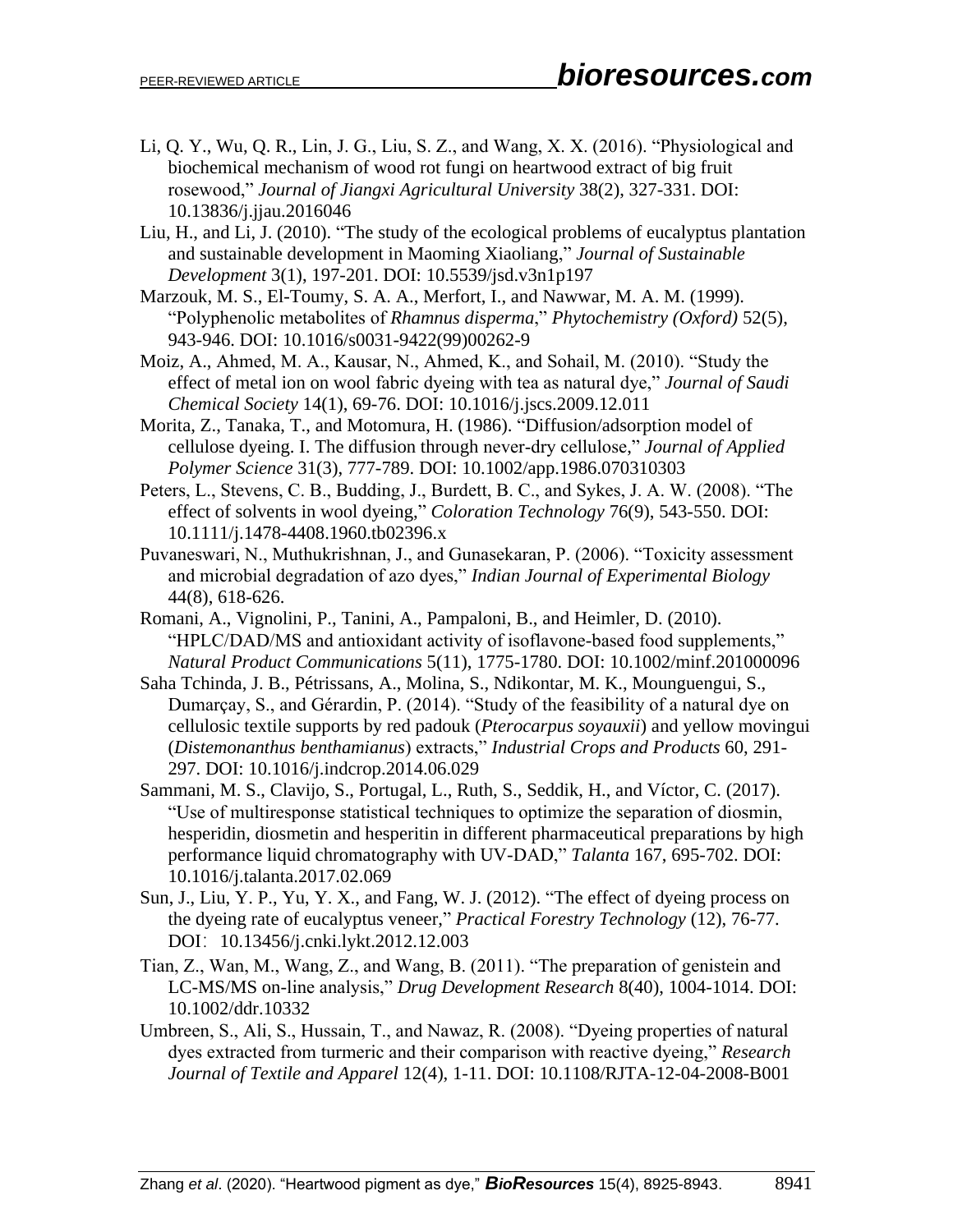- Wang, C. C., Deng, S. Q., and Lin, J. G. (2018). "Dyeing properties of acid dyes in *Cunninghamia lanceolata* plantations," *Journal of Forestry and Environment* 38(1), 111-117. DOI: 10.13324/j.cnki.jfcf.2018.01.018
- Wang, F. L., Li, S., Sun, Y. X., Han, H. Y., Zhang, B. X., and Hu, B. Z. (2017). "Ionic liquids as efficient pretreatment solvents for lignocellulosic biomass," *RSC Advances* 7, 47990-47998. DOI: 10.1039/C7RA08110C
- Wang, Y. T., Cao, L. F., Yang, Z., Yan, B., and Zhang, L. J. (2016). "Research on the medicinal effective component and characterization of virus-free breeding and sulfur smoked Qi chrysanthemum based on FTIR and FT-Raman," *Spectroscopy and Spectral Analysis* 36(9), 2780-2783. DOI: 10.3964/j.issn.1000-0593(2016)09-2780- 04
- Wang, Y., Catana, F., Yang, Y., Roderick, R., and Van Breemen, R. B. (2002). "An LC-MS method for analyzing total resveratrol in grape juice, cranberry juice, and in wine," *Journal of Agricultural and Food Chemistry* 50(3), 431-435. DOI: 10.1021/jf010812u
- Xie, J., Sun, B., Wang, S., and Ito, Y. (2009). "Isolation and purification of nootkatone from the essential oil of fruits of *Alpinia oxyphylla* Miquel by high-speed countercurrent chromatography," *Food Chemistry* 117(2), 375-380. DOI: 10.1016/j.foodchem.2009.04.011
- Xie, J., Zhang, Y., Wang, W., and Hou, J. (2014). "Identification and simultaneous determination of glycyrrhizin, formononetin, glycyrrhetinic acid, liquiritin, isoliquiritigenin, and licochalcone A in licorice by LC-MS/MS," *Acta Chromatographica* 26(3), 507-516. DOI: 10.1556/achrom.26.2014.3.9
- Xu, G. K., Qin, X. Y., Wang, G. K., Xie, G. Y., Li, X. S., and Sun, C. Y. (2017). "Antihyperglycemic, antihyperlipidemic and antioxidant effects of standard ethanol extract of, bombax ceiba, leaves in high-fat-diet- and streptozotocin-induced type 2 diabetic rats," *Chinese Journal of Natural Medicines* 15(3), 168-177. DOI: 10.1016/S1875-5364(17)30033-X
- Xu, H., Yaguchi, H., and Shioiri, S. (2001). "Testing CIELAB-based color-difference formulae using large color differences," *Optical Review* 8(6), 487-494. DOI: 10.1007/bf02931740
- Yang, Y. Y., Wu, G. X., and Chen, D. M. (2018). "Antibacterial properties and design elements of silk knitted underwear dyed by hematoxylin plant dyes," *Silk* 55(7), 21- 27. DOI: 10.3969/j.issn.1001-7003.2018.07.004
- Yang, Y. Y. (2019). *Components, Stability and Physiological Activity of the Pigment of Dalbergia bariensis Heartwood*, Master's Thesis, Guangxi University, Beijing, China. (In Chinese) DOI:10.27034/d.cnki.ggxiu.2019.000306
- Ye, X., Peng, Y., Niu, Z., Luo, X., and Zhang, L. (2018). "Novel approach for the rapid screening of banned aromatic amines in dyed textiles using a chromogenic method," *Analytical and Bioanalytical Chemistry* 410(11), 2701-2710. DOI: 10.1007/s00216- 018-0941-x
- Zhang, P., Wei, Y. X., Liu, Y., Chen, Y., Gao, J. M., and Fan, Y. M. (2018). "Hair color composition of heartwood extracts from rosewood and its effect on color," *Chemistry and Industry of Forest Products* 38 (5), 81-88. DOI: 10.3969/j.issn.0253-2417
- Zhao, Q., Feng, H., and Wang, L. (2014). "Dyeing properties and color fastness of cellulase-treated flax fabric with extractives from chestnut shell," *Journal of Cleaner Production* 80, 197-203. DOI: 10.1016/j.jclepro.2014.05.069